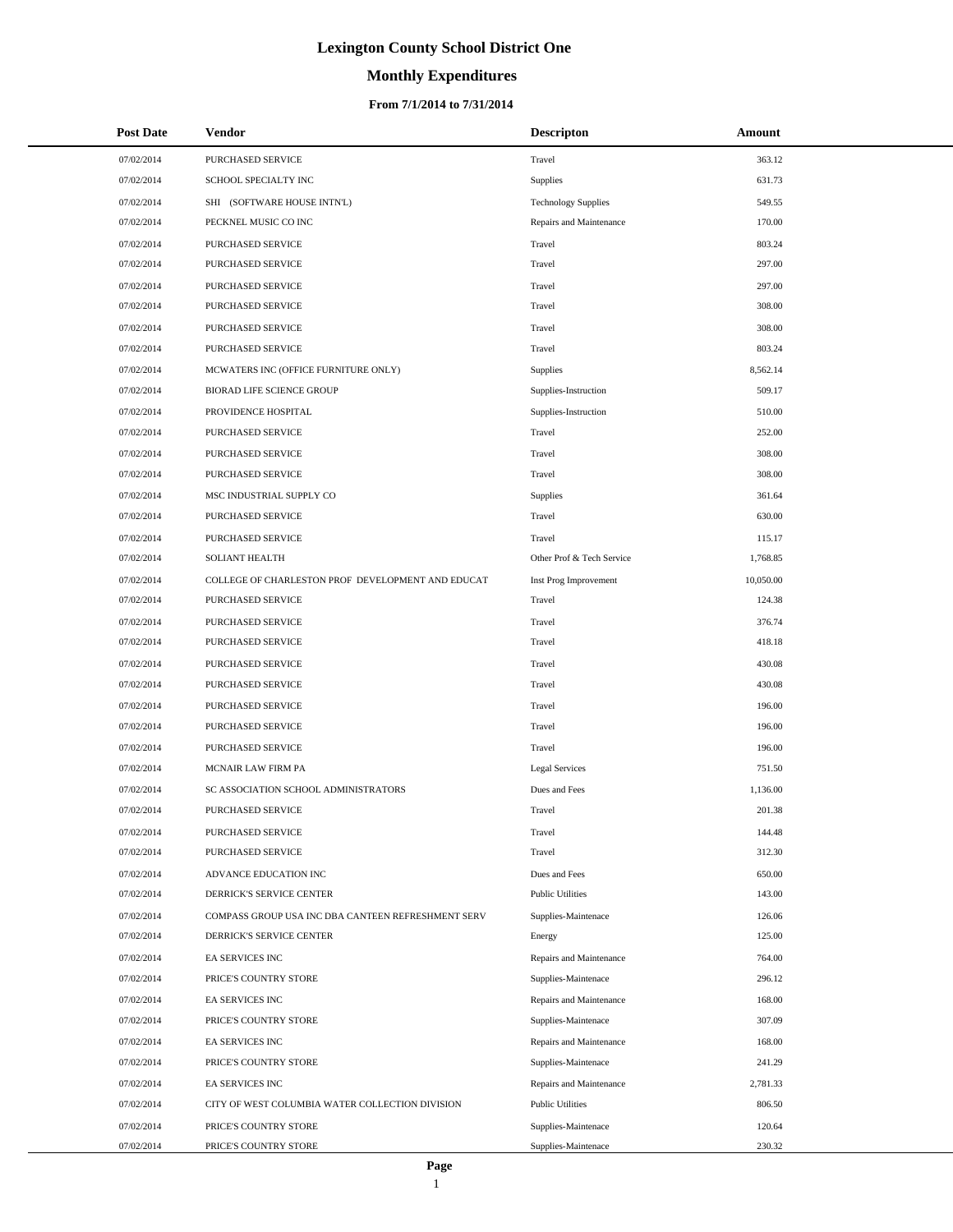# **Monthly Expenditures**

## **From 7/1/2014 to 7/31/2014**

| <b>Post Date</b> | Vendor                                      | <b>Descripton</b>             | <b>Amount</b> |
|------------------|---------------------------------------------|-------------------------------|---------------|
| 07/02/2014       | PRICE'S COUNTRY STORE                       | Supplies-Maintenace           | 197.42        |
| 07/02/2014       | PALMETTO PROPANE                            | Energy                        | 530.03        |
| 07/02/2014       | <b>EA SERVICES INC</b>                      | Repairs and Maintenance       | 168.00        |
| 07/02/2014       | EA SERVICES INC                             | Repairs and Maintenance       | 2,956.33      |
| 07/02/2014       | <b>EA SERVICES INC</b>                      | Repairs and Maintenance       | 207.00        |
| 07/02/2014       | EA SERVICES INC                             | Repairs and Maintenance       | 429.00        |
| 07/02/2014       | <b>EA SERVICES INC</b>                      | Repairs and Maintenance       | 400.00        |
| 07/02/2014       | <b>EA SERVICES INC</b>                      | Repairs and Maintenance       | 220.00        |
| 07/02/2014       | PRICE'S COUNTRY STORE                       | Supplies-Maintenace           | 219.35        |
| 07/02/2014       | SC DEPARTMENT OF SOCIAL SERVICES            | Other Prof & Tech Service     | 600.00        |
| 07/02/2014       | KENDRICK GRAPHICS LLC                       | Supplies                      | 2,358.99      |
| 07/02/2014       | COMPUCOM SYSTEMS INC                        | <b>Technology Supplies</b>    | 907.50        |
| 07/02/2014       | MOTOROLA SOLUTIONS                          | <b>Technology Supplies</b>    | 1,524.75      |
| 07/02/2014       | APPLIED VIDEO                               | <b>Technology Supplies</b>    | 156.75        |
| 07/02/2014       | PURCHASED SERVICE                           | Travel                        | 456.50        |
| 07/02/2014       | PURCHASED SERVICE                           | Travel                        | 390.50        |
| 07/02/2014       | PURCHASED SERVICE                           | Travel                        | 107.52        |
| 07/02/2014       | CAROLINA WILDLIFE CARE                      | <b>Instructional Services</b> | 150.00        |
| 07/02/2014       | PURCHASED SERVICE                           | Travel                        | 317.90        |
| 07/02/2014       | PURCHASED SERVICE                           | Travel                        | 221.40        |
| 07/02/2014       | PURCHASED SERVICE                           | Travel                        | 221.40        |
| 07/02/2014       | APPLE INC                                   | <b>Technology Supplies</b>    | 230,638.50    |
| 07/02/2014       | SUNGARD PUBLIC SECTOR INC                   | Technology Equipment D F      | 4,968.75      |
| 07/02/2014       | PURCHASED SERVICE                           | Travel                        | 108.64        |
| 07/02/2014       | SC DEPARTMENT OF REVENUE (SALES TAX RETURN) | Sales Tax on Adult Meals      | 905.56        |
| 07/02/2014       | <b>LAMINEX INC</b>                          | Pupil Activity                | 415.55        |
| 07/02/2014       | LAUGH N LEAP LLC                            | Pupil Activity                | 749.00        |
| 07/02/2014       | MEADOW GLEN MIDDLE SCHOOL                   | Pupil Activity                | 363.60        |
| 07/03/2014       | MUSICIAN SUPPLY                             | Supplies                      | 509.32        |
| 07/03/2014       | THE TROPHY & AWARDS CENTER                  | Supplies                      | 614.55        |
| 07/03/2014       | <b>GATTIS PRO AUDIO</b>                     | Repairs and Maintenance       | 481.50        |
| 07/03/2014       | SIMPLY SOUTHERN                             | Other Objects                 | 142.31        |
| 07/03/2014       | ROTARY CLUB OF LEXINGTON                    | Dues and Fees                 | 180.00        |
| 07/03/2014       | SC ASSOCIATION OF SCHOOL ADMINSISTRATORS    | Dues and Fees                 | 500.00        |
| 07/03/2014       | <b>COMPORIUM</b>                            | Communication                 | 6,288.33      |
| 07/03/2014       | DIEBOLD INC                                 | Repairs and Maintenance       | 361.00        |
| 07/03/2014       | <b>COMPORIUM</b>                            | Communication                 | 5,433.07      |
| 07/03/2014       | <b>COMPORIUM</b>                            | Communication                 | 1,884.94      |
| 07/03/2014       | <b>COMPORIUM</b>                            | Communication                 | 3,357.62      |
| 07/03/2014       | <b>DIEBOLD INC</b>                          | Repairs and Maintenance       | 386.00        |
| 07/03/2014       | <b>COMPORIUM</b>                            | Communication                 | 1,781.22      |
| 07/03/2014       | <b>COMPORIUM</b>                            | Communication                 | 2,739.94      |
| 07/03/2014       | <b>COMPORIUM</b>                            | Communication                 | 2,408.15      |
| 07/03/2014       | <b>COMPORIUM</b>                            | Communication                 | 1,173.76      |
| 07/03/2014       | <b>COMPORIUM</b>                            | Communication                 | 2,565.90      |
| 07/03/2014       | <b>COMPORIUM</b>                            | Communication                 | 1,707.91      |
| 07/03/2014       | <b>COMPORIUM</b>                            | Communication                 | 1,708.47      |
| 07/03/2014       | <b>COMPORIUM</b>                            | Communication                 | 1,885.32      |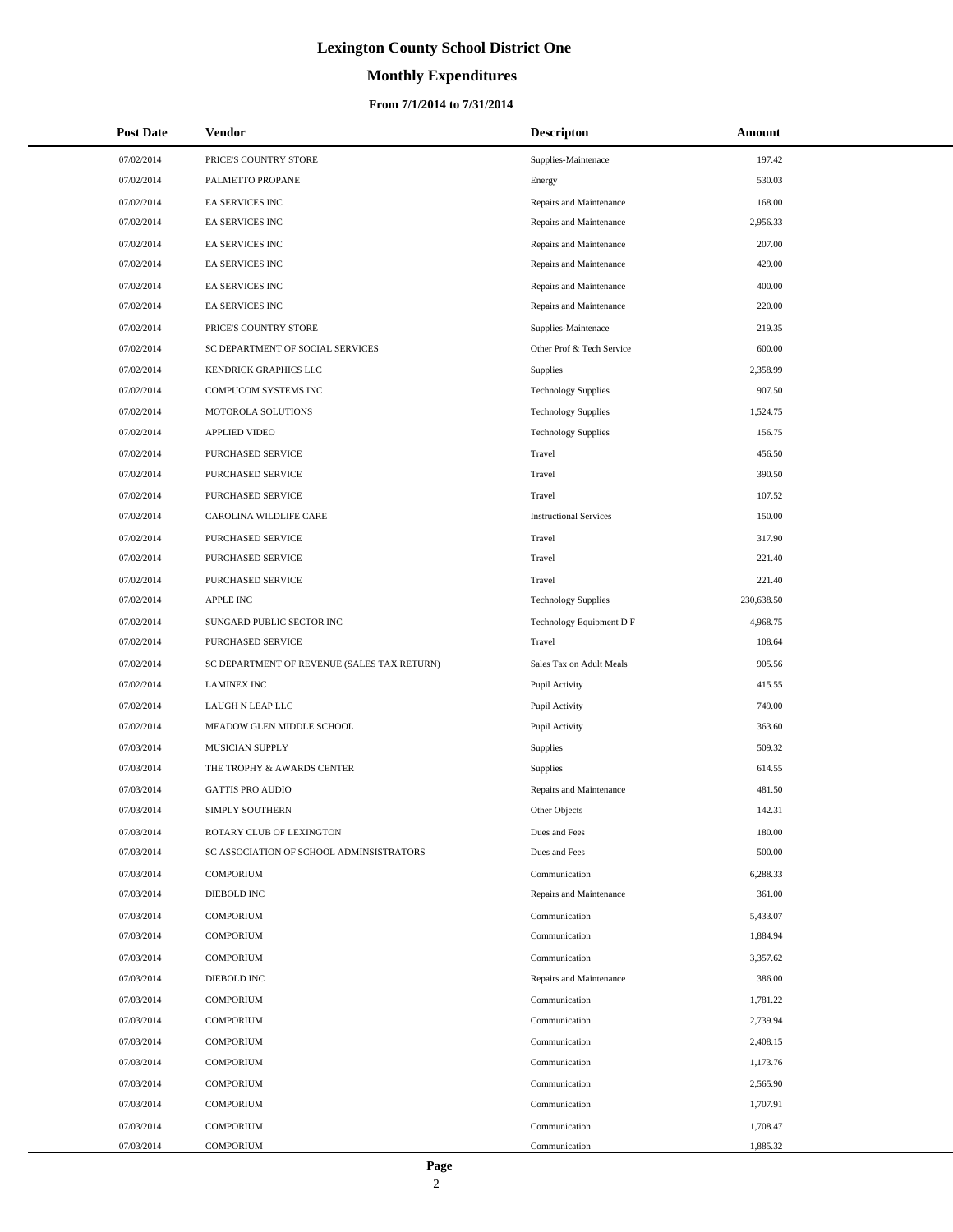# **Monthly Expenditures**

### **From 7/1/2014 to 7/31/2014**

| <b>Post Date</b> | <b>Vendor</b>                               | <b>Descripton</b>          | Amount    |
|------------------|---------------------------------------------|----------------------------|-----------|
| 07/03/2014       | <b>COMPORIUM</b>                            | Communication              | 2,381.94  |
| 07/03/2014       | <b>COMPORIUM</b>                            | Communication              | 2,067.78  |
| 07/03/2014       | <b>COMPORIUM</b>                            | Communication              | 2,627.33  |
| 07/03/2014       | <b>COMPORIUM</b>                            | Communication              | 4,916.03  |
| 07/03/2014       | <b>COMPORIUM</b>                            | Communication              | 2,190.82  |
| 07/03/2014       | WP LAW INC                                  | Supplies-Maintenace        | 104.69    |
| 07/03/2014       | <b>COMPORIUM</b>                            | Communication              | 2,273.75  |
| 07/03/2014       | <b>COMPORIUM</b>                            | Communication              | 2,108.09  |
| 07/03/2014       | <b>COMPORIUM</b>                            | Communication              | 2,125.84  |
| 07/03/2014       | <b>COMPORIUM</b>                            | Communication              | 2,278.01  |
| 07/03/2014       | DIEBOLD INC                                 | Repairs and Maintenance    | 361.00    |
| 07/03/2014       | <b>COMPORIUM</b>                            | Communication              | 2,735.31  |
| 07/03/2014       | DIGITAL OFFICE SOLUTIONS INC                | Repairs and Maintenance    | 1,076.37  |
| 07/03/2014       | <b>COMPORIUM</b>                            | Communication              | 2,274.73  |
| 07/03/2014       | <b>COMPORIUM</b>                            | Communication              | 2,234.56  |
| 07/03/2014       | <b>COMPORIUM</b>                            | Communication              | 2,237.20  |
| 07/03/2014       | <b>COMPORIUM</b>                            | Communication              | 1,728.45  |
| 07/03/2014       | DIEBOLD INC                                 | Repairs and Maintenance    | 368.00    |
| 07/03/2014       | <b>COMPORIUM</b>                            | Communication              | 1,641.69  |
| 07/03/2014       | <b>COMPORIUM</b>                            | Communication              | 1,937.58  |
| 07/03/2014       | <b>COMPORIUM</b>                            | Communication              | 2,003.39  |
| 07/03/2014       | <b>COMPORIUM</b>                            | Communication              | 2,330.49  |
| 07/03/2014       | <b>COMPORIUM</b>                            | Communication              | 5,552.44  |
| 07/03/2014       | <b>COMPORIUM</b>                            | Communication              | 641.61    |
| 07/03/2014       | MOTOROLA SOLUTIONS                          | <b>Technology Supplies</b> | 1,625.06  |
| 07/03/2014       | PROFESSIONAL SOFTWARE FOR NURSES INC        | Software Renewal/Agreemen  | 7,910.00  |
| 07/03/2014       | SC DEPARTMENT OF REVENUE (SALES TAX RETURN) | Software Renewal/Agreemen  | 553.70    |
| 07/03/2014       | R L BRYAN CO TEXTBOOK DEPOSITORY            | <b>Supplies</b>            | 108.90    |
| 07/03/2014       | <b>BURTON, SARA W</b>                       | Other Prof & Tech Service  | 2,000.00  |
| 07/03/2014       | HOOVER BUILDINGS INC                        | Improv Other Than Bldg     | 24,881.00 |
| 07/03/2014       | TODD AND MOORE                              | Pupil Activity             | 1,605.00  |
| 07/03/2014       | <b>BSN SPORTS INC</b>                       | Pupil Activity             | 3,677.43  |
| 07/03/2014       | <b>BSN SPORTS INC</b>                       | Pupil Activity             | 1,444.50  |
| 07/07/2014       | SCHOOL DATEBOOKS INC                        | Supplies                   | 2,772.50  |
| 07/07/2014       | <b>COMPORIUM</b>                            | Communication              | 5,033.89  |
| 07/07/2014       | <b>COMPORIUM</b>                            | Communication              | 474.18    |
| 07/07/2014       | <b>COMPORIUM</b>                            | Communication              | 160.56    |
| 07/07/2014       | <b>COMPORIUM</b>                            | Communication              | 306.79    |
| 07/07/2014       | <b>COMPORIUM</b>                            | Communication              | 156.27    |
| 07/07/2014       | <b>COMPORIUM</b>                            | Communication              | 524.58    |
| 07/07/2014       | <b>COMPORIUM</b>                            | Communication              | 180.57    |
| 07/07/2014       | <b>COMPORIUM</b>                            | Communication              | 337.36    |
| 07/07/2014       | <b>COMPORIUM</b>                            | Communication              | 182.80    |
| 07/07/2014       | <b>COMPORIUM</b>                            | Communication              | 167.66    |
| 07/07/2014       | <b>COMPORIUM</b>                            | Communication              | 156.27    |
| 07/07/2014       | <b>COMPORIUM</b>                            | Communication              | 432.55    |
| 07/07/2014       | <b>COMPORIUM</b>                            | Communication              | 171.25    |
| 07/07/2014       | <b>COMPORIUM</b>                            | Communication              | 223.88    |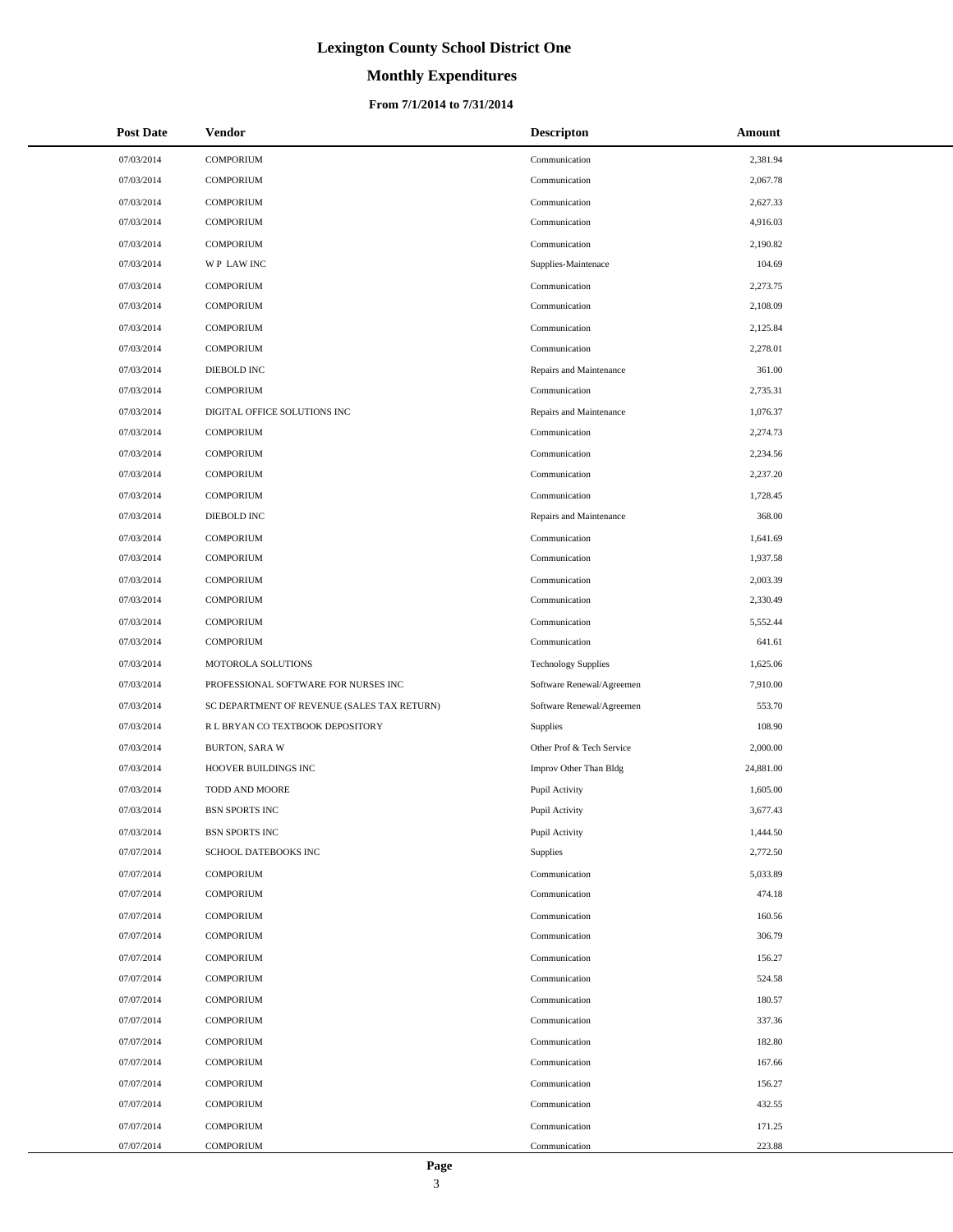# **Monthly Expenditures**

| <b>Post Date</b> | Vendor                                             | <b>Descripton</b>       | Amount   |
|------------------|----------------------------------------------------|-------------------------|----------|
| 07/07/2014       | <b>COMPORIUM</b>                                   | Communication           | 486.31   |
| 07/07/2014       | <b>COMPORIUM</b>                                   | Communication           | 154.58   |
| 07/07/2014       | <b>COMPORIUM</b>                                   | Communication           | 202.91   |
| 07/07/2014       | <b>COMPORIUM</b>                                   | Communication           | 1,265.54 |
| 07/07/2014       | SOUTHEASTERN PAPER                                 | Supplies-Maintenace     | 2,352.93 |
| 07/07/2014       | <b>COMPORIUM</b>                                   | Communication           | 156.27   |
| 07/07/2014       | <b>COMPORIUM</b>                                   | Communication           | 160.56   |
| 07/07/2014       | <b>COMPORIUM</b>                                   | Communication           | 243.27   |
| 07/07/2014       | SOUTHEASTERN PAPER                                 | Supplies-Maintenace     | 360.86   |
| 07/07/2014       | <b>COMPORIUM</b>                                   | Communication           | 246.25   |
| 07/07/2014       | <b>COMPORIUM</b>                                   | Communication           | 170.57   |
| 07/07/2014       | <b>COMPORIUM</b>                                   | Communication           | 174.64   |
| 07/07/2014       | <b>COMPORIUM</b>                                   | Communication           | 107.25   |
| 07/07/2014       | SOUTHEASTERN PAPER                                 | Supplies-Maintenace     | 1,299.09 |
| 07/07/2014       | <b>COMPORIUM</b>                                   | Communication           | 170.37   |
| 07/07/2014       | SOUTHEASTERN PAPER                                 | Supplies-Maintenace     | 577.37   |
| 07/07/2014       | <b>COMPORIUM</b>                                   | Communication           | 175.04   |
| 07/07/2014       | <b>COMPORIUM</b>                                   | Communication           | 116.63   |
| 07/07/2014       | <b>COMPORIUM</b>                                   | Communication           | 271.87   |
| 07/07/2014       | <b>COMPORIUM</b>                                   | Communication           | 435.71   |
| 07/07/2014       | MACTASTIC LLC DBA MACTASTIC IREPAIR                | Pupil Activity          | 4,176.40 |
| 07/07/2014       | ROCK HILL HIGH SCHOOL                              | Pupil Activity          | 175.00   |
| 07/07/2014       | ROCK HILL HIGH SCHOOL                              | Pupil Activity          | 175.00   |
| 07/07/2014       | SUMTER HIGH SCHOOL                                 | Pupil Activity          | 135.00   |
| 07/07/2014       | THREADS EMBROIDERY LLC                             | Pupil Activity          | 340.26   |
| 07/08/2014       | ROCHESTER 100 INC                                  | Supplies                | 575.00   |
| 07/08/2014       | RAPTOR TECHNOLOGIES INC                            | Supplies                | 200.00   |
| 07/08/2014       | FORMS AND SUPPLY INC (FSI)                         | Supplies                | 1,663.55 |
| 07/08/2014       | US INK AND TONER INC                               | Supplies                | 2,062.21 |
| 07/08/2014       | US INK AND TONER INC                               | Supplies                | 248.34   |
| 07/08/2014       | SCHOOL SPECIALTY INC                               | Supplies                | 1,364.52 |
| 07/08/2014       | <b>SC FFA ASSOC</b>                                | Travel                  | 200.00   |
| 07/08/2014       | GFOASC GOVERNMENT FINANCE OFFICERS ASSOC OF SC     | Supplies                | 167.00   |
| 07/08/2014       | TRITEK FIRE AND SECURITY LLC                       | Repairs and Maintenance | 350.00   |
| 07/08/2014       | TRITEK FIRE AND SECURITY LLC                       | Repairs and Maintenance | 350.00   |
| 07/08/2014       | TYCO INTEGRATED SECURITY LLC DBA TYCO FIRE AND SEC | Repairs and Maintenance | 464.44   |
| 07/08/2014       | TRITEK FIRE AND SECURITY LLC                       | Repairs and Maintenance | 350.00   |
| 07/08/2014       | TRITEK FIRE AND SECURITY LLC                       | Repairs and Maintenance | 955.00   |
| 07/08/2014       | OTIS ELEVATOR CO                                   | Repairs and Maintenance | 6,538.40 |
| 07/08/2014       | TYCO INTEGRATED SECURITY LLC DBA TYCO FIRE AND SEC | Repairs and Maintenance | 384.00   |
| 07/08/2014       | SOUTHEASTERN PAPER                                 | Supplies-Maintenace     | 1,693.80 |
| 07/08/2014       | SCHINDLER ELEVATOR CORP                            | Repairs and Maintenance | 473.88   |
| 07/08/2014       | <b>BATTERIES PLUS</b>                              | Supplies-Maintenace     | 191.96   |
| 07/08/2014       | TRITEK FIRE AND SECURITY LLC                       | Repairs and Maintenance | 350.00   |
| 07/08/2014       | TYCO INTEGRATED SECURITY LLC DBA TYCO FIRE AND SEC | Repairs and Maintenance | 464.44   |
| 07/08/2014       | TUCKER MATERIALS                                   | Supplies-Maintenace     | 534.14   |
| 07/08/2014       | <b>BATTERIES PLUS</b>                              | Supplies-Maintenace     | 166.79   |
| 07/08/2014       | SOUTHEASTERN PAPER                                 | Supplies-Maintenace     | 721.72   |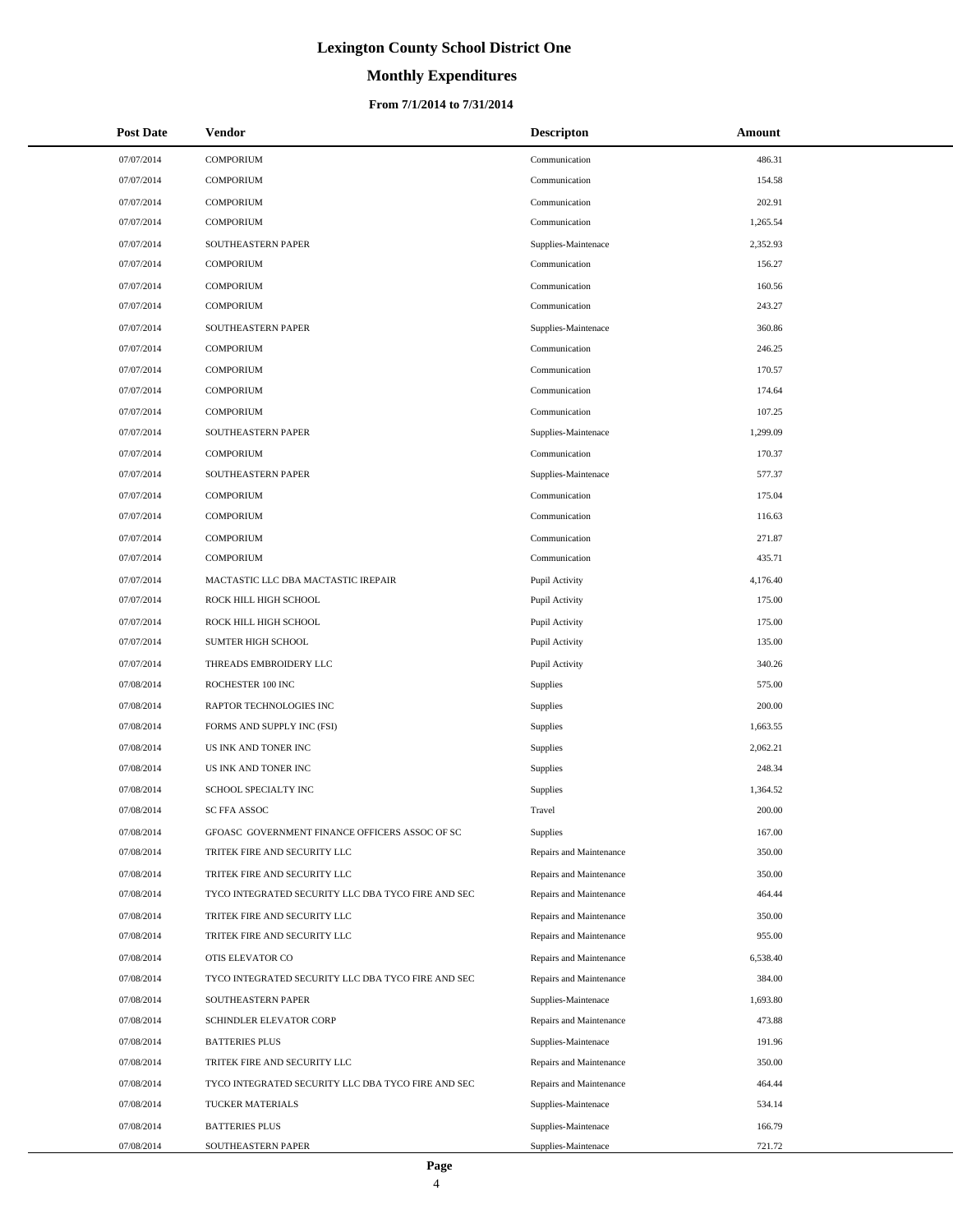# **Monthly Expenditures**

| <b>Post Date</b> | <b>Vendor</b>                               | <b>Descripton</b>          | <b>Amount</b> |
|------------------|---------------------------------------------|----------------------------|---------------|
| 07/08/2014       | TRITEK FIRE AND SECURITY LLC                | Repairs and Maintenance    | 350.00        |
| 07/08/2014       | TRITEK FIRE AND SECURITY LLC                | Repairs and Maintenance    | 350.00        |
| 07/08/2014       | TRITEK FIRE AND SECURITY LLC                | Repairs and Maintenance    | 350.00        |
| 07/08/2014       | TRITEK FIRE AND SECURITY LLC                | Repairs and Maintenance    | 350.00        |
| 07/08/2014       | TRITEK FIRE AND SECURITY LLC                | Repairs and Maintenance    | 700.00        |
| 07/08/2014       | SC ASSOCIATION PUPIL TRANSPORTATION         | Travel                     | 250.00        |
| 07/08/2014       | PALMETTO MICROFILM SYSTEMS INC              | Software Renewal/Agreemen  | 13,580.00     |
| 07/08/2014       | <b>APPLE INC</b>                            | <b>Technology Supplies</b> | 310.30        |
| 07/08/2014       | <b>APPLE INC</b>                            | <b>Technology Supplies</b> | 1,572.90      |
| 07/08/2014       | SC HIGH SCHOOL LEAGUE                       | Pupil Activity             | 3,454.90      |
| 07/08/2014       | SC HIGH SCHOOL LEAGUE                       | Pupil Activity             | 205.20        |
| 07/08/2014       | <b>BSN SPORTS INC</b>                       | Pupil Activity             | 1,200.54      |
| 07/08/2014       | <b>BSN SPORTS INC</b>                       | Pupil Activity             | 312.00        |
| 07/08/2014       | D AND W SPORTSWEAR                          | Pupil Activity             | 123.20        |
| 07/09/2014       | PURCHASED SERVICE                           | Travel                     | 196.00        |
| 07/09/2014       | PURCHASED SERVICE                           | Travel                     | 196.00        |
| 07/09/2014       | SPIRIT TELECOM                              | Communication              | 264.14        |
| 07/09/2014       | SOUTHEASTERN PAPER                          | Supplies-Maintenace        | 1,697.08      |
| 07/09/2014       | CONTRACT CONSTRUCTION INC                   | Building                   | 672,259.16    |
| 07/09/2014       | CDWG ACCT 305089                            | <b>Technology Supplies</b> | 44,084.00     |
| 07/09/2014       | <b>EDCON INC</b>                            | Building                   | 106,063.00    |
| 07/09/2014       | F&D ELECTRICAL CONTRACTORS INC              | <b>Building</b>            | 6,456.26      |
| 07/09/2014       | W B GUIMARIN AND COMPANY INC                | Building                   | 13,872.00     |
| 07/09/2014       | <b>COMPORIUM</b>                            | Communication              | 238.58        |
| 07/09/2014       | <b>RESOURCES FOR EDUCATORS</b>              | Pupil Activity             | 219.00        |
| 07/09/2014       | MSC INDUSTRIAL SUPPLY CO                    | Pupil Activity             | 456.89        |
| 07/09/2014       | CHALLENGE DESIGN INNOVATIONS INC            | Pupil Activity             | 607.49        |
| 07/09/2014       | SC HIGH SCHOOL LEAGUE                       | Pupil Activity             | 398.80        |
| 07/10/2014       | AMPLIFY EDUCATION INC                       | Software Renewal/Agreemen  | 58,500.00     |
| 07/10/2014       | SC DEPARTMENT OF REVENUE (SALES TAX RETURN) | Software Renewal/Agreemen  | 4,095.00      |
| 07/10/2014       | US INK AND TONER INC                        | Supplies                   | 614.07        |
| 07/10/2014       | PLANK ROAD PUBLISHING                       | <b>Supplies</b>            | 104.75        |
| 07/10/2014       | TRIUNE MARKETING CO                         | Supplies                   | 1,078.56      |
| 07/10/2014       | EXPEDITIONARY LEARNING OUTWARD BOUND INC    | Inst Prog Improvement      | 4,500.00      |
| 07/10/2014       | PINE PRESS OF LEXINGTON INC                 | Supplies                   | 186.99        |
| 07/10/2014       | AMPLIFY EDUCATION INC                       | Inst Prog Improvement      | 12,800.00     |
| 07/10/2014       | SOUTHEASTERN PAPER                          | Supplies-Maintenace        | 1,443.43      |
| 07/10/2014       | WP LAW INC                                  | Supplies-Maintenace        | 511.27        |
| 07/10/2014       | ROTARY CLUB OF LEXINGTON                    | Dues and Fees              | 180.00        |
| 07/14/2014       | US INK AND TONER INC                        | Supplies                   | 427.10        |
| 07/14/2014       | HEINEMANN (GREENWOOD PUBLISHING GROUP)      | Supplies                   | 1,946.05      |
| 07/14/2014       | SUZUKI MUSIC USA                            | Supplies                   | 400.00        |
| 07/14/2014       | FORMS AND SUPPLY INC (FSI)                  | Supplies                   | 418.37        |
| 07/14/2014       | US INK AND TONER INC                        | <b>Supplies</b>            | 695.94        |
| 07/14/2014       | SCHOOL SPECIALTY INC                        | Supplies                   | 501.59        |
| 07/14/2014       | FORMS AND SUPPLY INC (FSI)                  | <b>Supplies</b>            | 497.55        |
| 07/14/2014       | SCHOOL SPECIALTY INC                        | Supplies                   | 528.25        |
| 07/14/2014       | FORMS AND SUPPLY INC (FSI)                  | Supplies                   | $-27.40$      |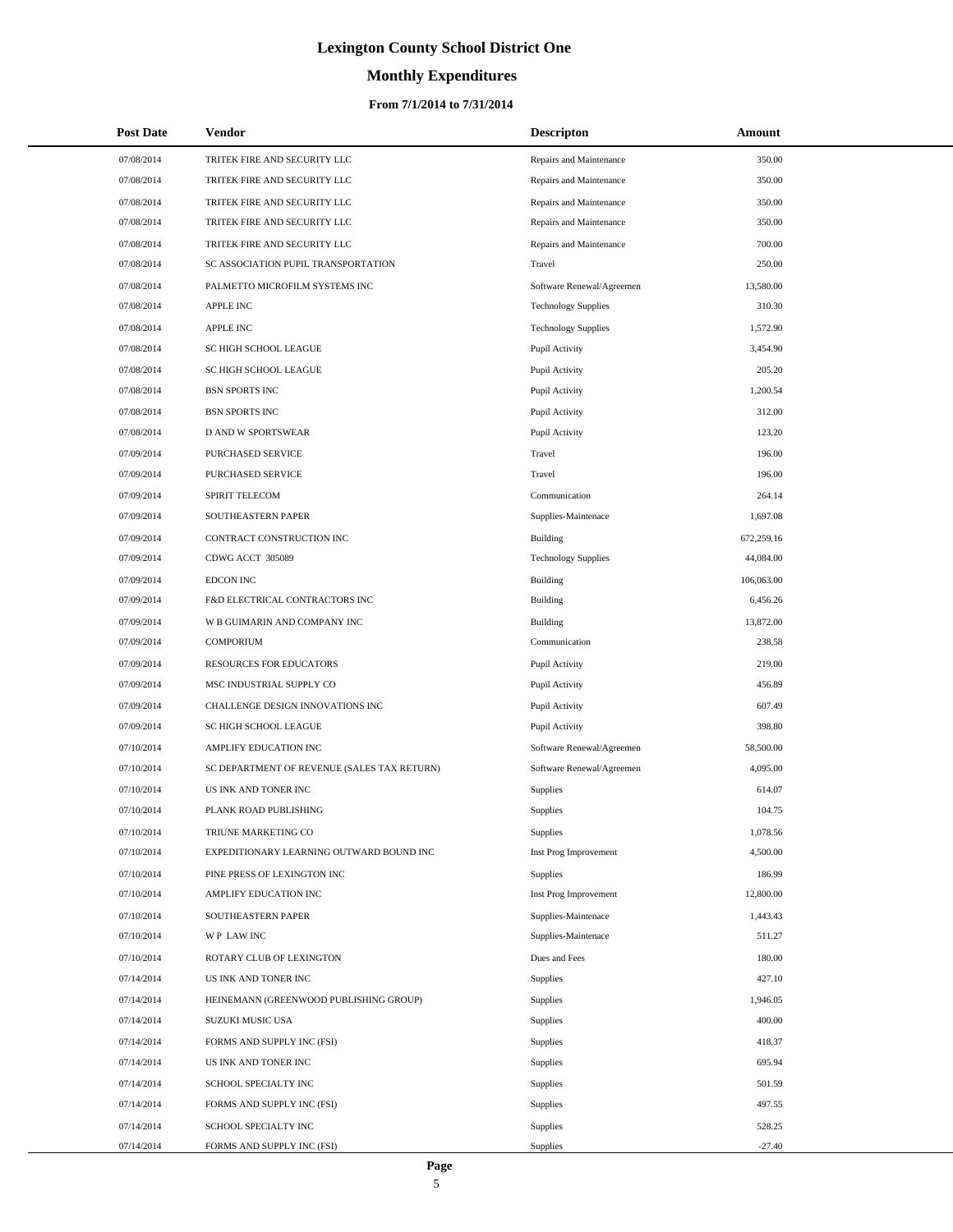# **Monthly Expenditures**

## **From 7/1/2014 to 7/31/2014**

| <b>Post Date</b> | Vendor                                        | <b>Descripton</b>          | Amount     |  |
|------------------|-----------------------------------------------|----------------------------|------------|--|
| 07/14/2014       | FORMS AND SUPPLY INC (FSI)                    | <b>Supplies</b>            | 145.51     |  |
| 07/14/2014       | EXPEDITIONARY LEARNING OUTWARD BOUND INC      | Inst Prog Improvement      | 4,500.00   |  |
| 07/14/2014       | PURCHASED SERVICE                             | Travel                     | 196.00     |  |
| 07/14/2014       | GAYLORD OPRYLAND RESORT AND CONVENTION CENTER | Travel                     | 2,621.70   |  |
| 07/14/2014       | ROTARY CLUB OF LEXINGTON                      | Dues and Fees              | 180.00     |  |
| 07/14/2014       | SCHOOL SPECIALTY INC                          | Supplies                   | 224.85     |  |
| 07/14/2014       | <b>ANOTHER PRINTER</b>                        | Supplies                   | 865.83     |  |
| 07/14/2014       | <b>BATES BROKERS INC</b>                      | Other Objects              | 172,574.00 |  |
| 07/14/2014       | SONITROL OF COLUMBIA INC                      | Repairs and Maintenance    | 370.80     |  |
| 07/14/2014       | SOUTHEASTERN PAPER                            | Supplies-Maintenace        | 930.84     |  |
| 07/14/2014       | A Z LAWN MOWER PARTS                          | Supplies-Maintenace        | 116.48     |  |
| 07/14/2014       | SOUTHEASTERN PAPER                            | Supplies-Maintenace        | 1,443.43   |  |
| 07/14/2014       | SHERWINWILLIAMS                               | Supplies-Maintenace        | 899.23     |  |
| 07/14/2014       | JANPAK COLUMBIA                               | Supplies-Maintenace        | 890.40     |  |
| 07/14/2014       | REBEL YELL INC                                | Supplies-Maintenace        | 214.86     |  |
| 07/14/2014       | <b>JANPAK COLUMBIA</b>                        | Supplies-Maintenace        | 617.44     |  |
| 07/14/2014       | SOUTHEASTERN PAPER                            | Supplies-Maintenace        | 2,165.15   |  |
| 07/14/2014       | FORMS AND SUPPLY INC (FSI)                    | Supplies-Maintenace        | 249.10     |  |
| 07/14/2014       | REBEL YELL INC                                | Supplies-Maintenace        | 217.82     |  |
| 07/14/2014       | SCHOOL SPECIALTY INC                          | Supplies                   | 194.90     |  |
| 07/14/2014       | <b>JANPAK COLUMBIA</b>                        | Supplies-Maintenace        | 465.72     |  |
| 07/14/2014       | JANPAK COLUMBIA                               | Supplies-Maintenace        | 404.73     |  |
| 07/14/2014       | SOUTHEASTERN PAPER                            | Supplies-Maintenace        | 1,443.43   |  |
| 07/14/2014       | CITY ELECTRIC REPAIR INC                      | Supplies-Maintenace        | 1,018.22   |  |
| 07/14/2014       | <b>APPLE INC</b>                              | <b>Technology Supplies</b> | 1,015.43   |  |
| 07/14/2014       | <b>CAROLINA TESOL</b>                         | Travel                     | 199.00     |  |
| 07/14/2014       | JENKINS HANCOCK AND SIDES                     | <b>Building</b>            | 3,972.22   |  |
| 07/14/2014       | <b>US FOODS</b>                               | Food                       | 4,320.58   |  |
| 07/14/2014       | BORDEN DAIRY CO OF SC LLC                     | Milk                       | 870.84     |  |
| 07/14/2014       | <b>US FOODS</b>                               | Food                       | 1,004.24   |  |
| 07/14/2014       | BORDEN DAIRY CO OF SC LLC                     | Milk                       | 193.46     |  |
| 07/14/2014       | SCHOOL SPECIALTY INC                          | Pupil Activity             | 147.51     |  |
| 07/14/2014       | MSC INDUSTRIAL SUPPLY CO                      | Pupil Activity             | 515.83     |  |
| 07/14/2014       | AMERICAN LEGACY PUBLISHING INC                | Pupil Activity             | 323.40     |  |
| 07/14/2014       | TODD AND MOORE                                | Pupil Activity             | 107.00     |  |
| 07/14/2014       | <b>SC FCA TEAM CAMPS</b>                      | Pupil Activity             | 6,260.00   |  |
| 07/15/2014       | SCHOOL SPECIALTY INC                          | Supplies                   | 391.46     |  |
| 07/15/2014       | OFFICE MAX INC (STATE CONTRACTPAPER)          | Supplies                   | 3,063.40   |  |
| 07/15/2014       | SCHOOL SPECIALTY INC                          | Supplies                   | 282.38     |  |
| 07/15/2014       | SCHOOL SPECIALTY INC                          | Supplies                   | 103.55     |  |
| 07/15/2014       | OFFICE MAX INC (STATE CONTRACTPAPER)          | Supplies                   | 2,482.41   |  |
| 07/15/2014       | SCANTRON CORP (FORMS SOFTWARE SCANNER)        | Supplies                   | 320.73     |  |
| 07/15/2014       | SCHOOL SPECIALTY INC                          | Supplies                   | 256.63     |  |
| 07/15/2014       | SCHOOL SPECIALTY INC                          | Supplies                   | 480.11     |  |
| 07/15/2014       | COMPUTER DESIGN CONSULTING SERVICE LLC        | Printing and Binding       | 936.25     |  |
| 07/15/2014       | ACCURATE LABEL DESIGNS INC                    | <b>Supplies</b>            | 354.00     |  |
| 07/15/2014       | PINE GROVE INC                                | Tuition                    | 1,867.32   |  |
| 07/15/2014       | INTERNATIONAL BACCALAUREATE ORGANIZATION      | Dues and Fees              | 10,820.00  |  |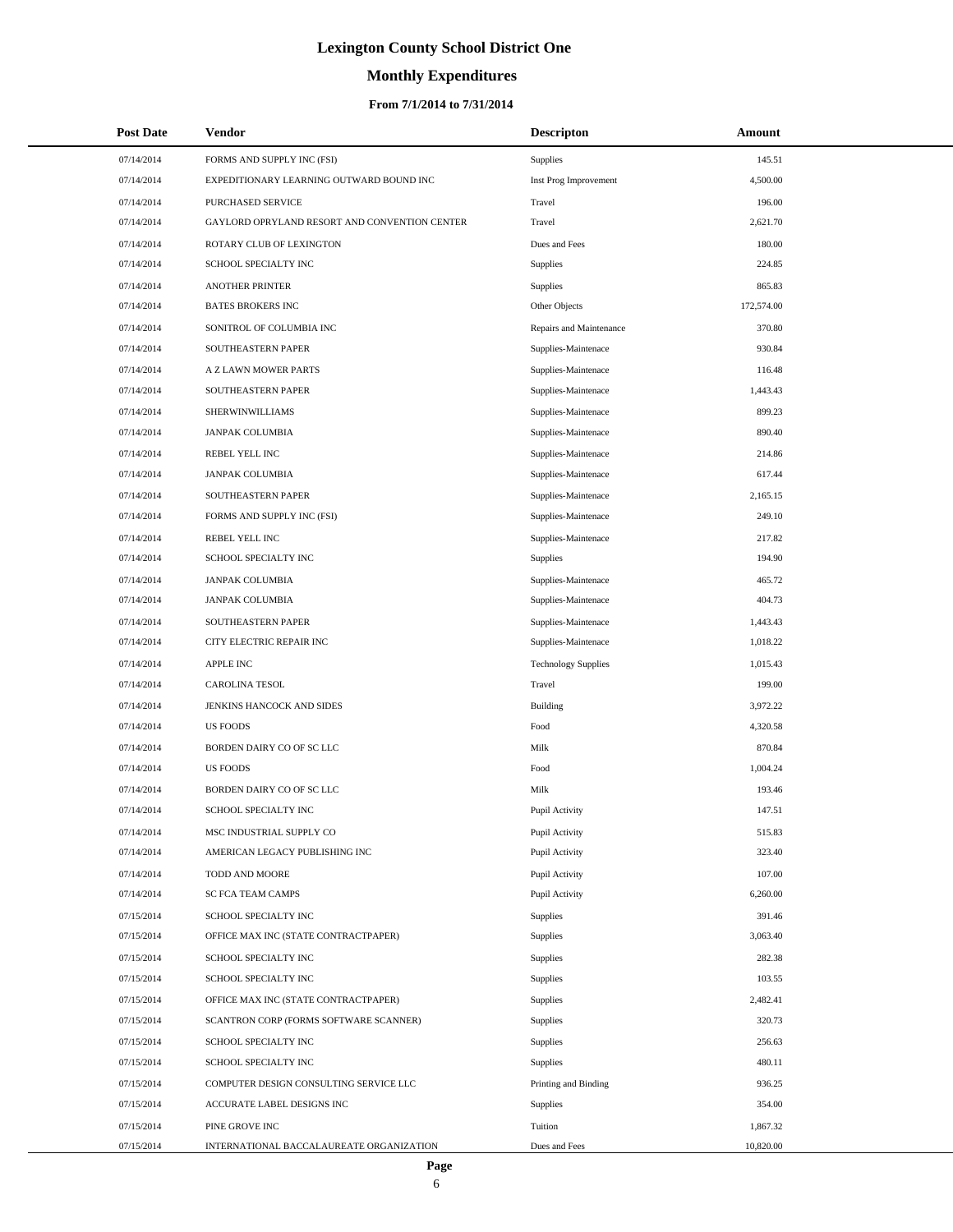# **Monthly Expenditures**

| <b>Post Date</b> | <b>Vendor</b>                    | <b>Descripton</b>          | Amount    |
|------------------|----------------------------------|----------------------------|-----------|
| 07/15/2014       | APPLE INC                        | <b>Technology Supplies</b> | 1,599.65  |
| 07/15/2014       | ADVANCE EDUCATION INC            | Dues and Fees              | 18,850.00 |
| 07/15/2014       | VIRTUAL ENTERPRISES INTERNATL    | Travel                     | 200.00    |
| 07/15/2014       | PIONEER MANUFACTURING CO         | Supplies-Maintenace        | 423.72    |
| 07/15/2014       | ALL AMERICAN POLY                | Supplies-Maintenace        | 774.40    |
| 07/15/2014       | REBEL YELL INC                   | Supplies-Maintenace        | 217.82    |
| 07/15/2014       | PIONEER MANUFACTURING CO         | Supplies-Maintenace        | 376.64    |
| 07/15/2014       | ALL AMERICAN POLY                | Supplies-Maintenace        | 484.00    |
| 07/15/2014       | REBEL YELL INC                   | Supplies-Maintenace        | 220.21    |
| 07/15/2014       | <b>WW GRAINGER</b>               | Supplies-Maintenace        | 465.45    |
| 07/15/2014       | PIONEER MANUFACTURING CO         | Supplies-Maintenace        | 376.64    |
| 07/15/2014       | FORMS AND SUPPLY INC (FSI)       | Supplies-Maintenace        | 199.28    |
| 07/15/2014       | SOUTHEASTERN PAPER               | Supplies-Maintenace        | 941.17    |
| 07/15/2014       | JANPAK COLUMBIA                  | Supplies-Maintenace        | 531.79    |
| 07/15/2014       | <b>WW GRAINGER</b>               | Supplies-Maintenace        | 687.71    |
| 07/15/2014       | PIONEER MANUFACTURING CO         | Supplies-Maintenace        | 423.72    |
| 07/15/2014       | ALL AMERICAN POLY                | Supplies-Maintenace        | 726.00    |
| 07/15/2014       | INTERSTATE SOLUTIONS             | Supplies-Maintenace        | 273.49    |
| 07/15/2014       | <b>WW GRAINGER</b>               | Supplies-Maintenace        | 1,527.96  |
| 07/15/2014       | ALL AMERICAN POLY                | Supplies-Maintenace        | 484.00    |
| 07/15/2014       | ALL AMERICAN POLY                | Supplies-Maintenace        | 629.20    |
| 07/15/2014       | ALL AMERICAN POLY                | Supplies-Maintenace        | 484.00    |
| 07/15/2014       | <b>INTERSTATE SOLUTIONS</b>      | Supplies-Maintenace        | 273.49    |
| 07/15/2014       | <b>WW GRAINGER</b>               | Supplies-Maintenace        | 1,717.11  |
| 07/15/2014       | ALL AMERICAN POLY                | Supplies-Maintenace        | 242.00    |
| 07/15/2014       | <b>WW GRAINGER</b>               | Supplies-Maintenace        | 110.10    |
| 07/15/2014       | PIONEER MANUFACTURING CO         | Supplies-Maintenace        | 376.64    |
| 07/15/2014       | FORMS AND SUPPLY INC (FSI)       | <b>Supplies</b>            | 2,004.91  |
| 07/15/2014       | COMMUNICATION MANAGEMENT INC     | <b>Technology Supplies</b> | 2,764.31  |
| 07/15/2014       | CJMW ARCHITECTURE                | Building                   | 4,629.90  |
| 07/15/2014       | <b>CJMW ARCHITECTURE</b>         | <b>Building</b>            | 16,126.50 |
| 07/15/2014       | COMMUNICATION MANAGEMENT INC     | <b>Technology Supplies</b> | 7,589.52  |
| 07/15/2014       | EDUCATION MANAGEMENT SYSTEMS INC | Software Renewal/Agreemen  | 18,945.00 |
| 07/15/2014       | ALSCO INC                        | Supplies                   | 524.30    |
| 07/15/2014       | CENGAGE LEARNING                 | Pupil Activity             | 506.00    |
| 07/15/2014       | COSENTINO, ANDREW A              | Pupil Activity             | 1,800.00  |
| 07/15/2014       | WARD'S NATURAL SCIENCE EST LLC   | Pupil Activity             | 817.00    |
| 07/15/2014       | ZAHOUREK SYSTEMS INC             | Pupil Activity             | 105.00    |
| 07/15/2014       | DORIAN BUSINESS SYSTEMS INC      | Pupil Activity             | 300.00    |
| 07/16/2014       | SCHOOL SPECIALTY INC             | Supplies                   | $-5.19$   |
| 07/16/2014       | US INK AND TONER INC             | Supplies                   | 1,258.14  |
| 07/16/2014       | PINE PRESS OF LEXINGTON INC      | Printing and Binding       | 212.99    |
| 07/16/2014       | SCHOOL SPECIALTY INC             | Supplies                   | 1,013.39  |
| 07/16/2014       | SCHOOL SPECIALTY INC             | Supplies                   | 1,794.89  |
| 07/16/2014       | SCHOLASTIC CLASSROOM MAGAZINE    | Supplies                   | 499.20    |
| 07/16/2014       | PURCHASED SERVICE                | Travel                     | 390.50    |
| 07/16/2014       | PINE PRESS OF LEXINGTON INC      | Supplies                   | 256.39    |
| 07/16/2014       | PITSCO EDUCATION                 | Supplies                   | 1,449.92  |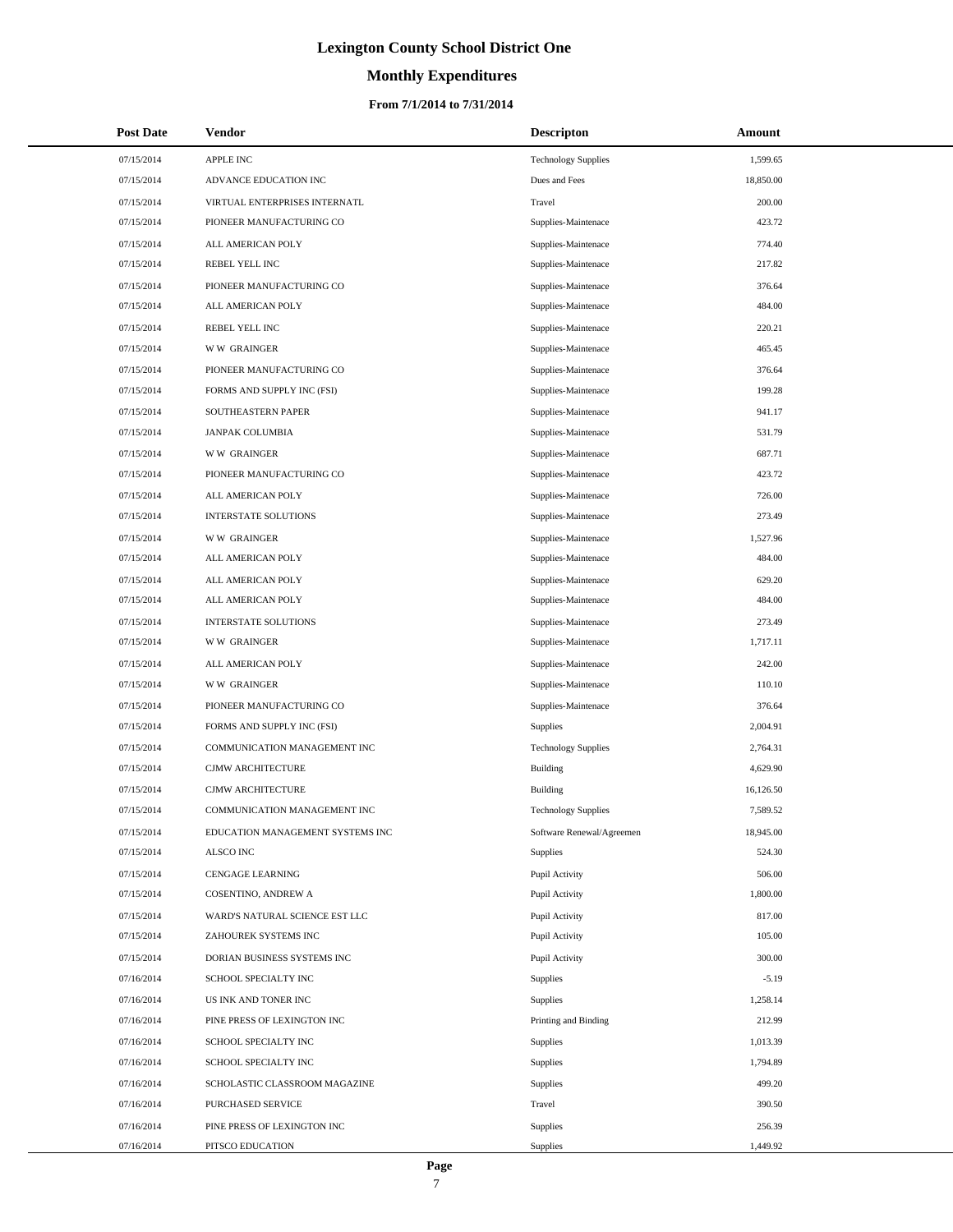# **Monthly Expenditures**

| <b>Post Date</b> | <b>Vendor</b>                                      | <b>Descripton</b>       | Amount    |
|------------------|----------------------------------------------------|-------------------------|-----------|
| 07/16/2014       | BACKMAN, SANDRA                                    | Travel                  | 511.84    |
| 07/16/2014       | DR BRADLEY M PITTS                                 | Travel                  | 511.84    |
| 07/16/2014       | PURCHASED SERVICE                                  | Travel                  | 511.84    |
| 07/16/2014       | POWERS, BRENT M                                    | Travel                  | 511.84    |
| 07/16/2014       | SMITH, CINDY                                       | Travel                  | 511.84    |
| 07/16/2014       | NASSP (NATL ASN OF SEC SCH PR) DIVISION OF STUDENT | Dues and Fees           | 250.00    |
| 07/16/2014       | SCE&G                                              | <b>Public Utilities</b> | 1,452.81  |
| 07/16/2014       | HAVIRD OIL CO                                      | Energy                  | 697.50    |
| 07/16/2014       | MIDLANDS FIRE PROTECTION INC                       | Repairs and Maintenance | 1,350.00  |
| 07/16/2014       | THYSSENKRUPP ELEVATOR                              | Repairs and Maintenance | 2,961.48  |
| 07/16/2014       | SCE&G                                              | <b>Public Utilities</b> | 14,870.75 |
| 07/16/2014       | MIDLANDS FIRE PROTECTION INC                       | Repairs and Maintenance | 600.00    |
| 07/16/2014       | A Z LAWN MOWER PARTS                               | Supplies-Maintenace     | 228.94    |
| 07/16/2014       | SCE&G                                              | <b>Public Utilities</b> | 10,856.21 |
| 07/16/2014       | SCE&G                                              | <b>Public Utilities</b> | 27,944.36 |
| 07/16/2014       | SCE&G                                              | <b>Public Utilities</b> | 14,492.93 |
| 07/16/2014       | MIDLANDS FIRE PROTECTION INC                       | Repairs and Maintenance | 300.00    |
| 07/16/2014       | MIDLANDS FIRE PROTECTION INC                       | Repairs and Maintenance | 550.00    |
| 07/16/2014       | SCE&G                                              | <b>Public Utilities</b> | 9,720.11  |
| 07/16/2014       | SCE&G                                              | <b>Public Utilities</b> | 10,600.07 |
| 07/16/2014       | ALL AMERICAN POLY                                  | Supplies-Maintenace     | 290.40    |
| 07/16/2014       | ALL AMERICAN POLY                                  | Supplies-Maintenace     | 242.00    |
| 07/16/2014       | SCE&G                                              | <b>Public Utilities</b> | 47,845.13 |
| 07/16/2014       | MIDLANDS FIRE PROTECTION INC                       | Repairs and Maintenance | 1,100.00  |
| 07/16/2014       | THYSSENKRUPP ELEVATOR                              | Repairs and Maintenance | 2,961.48  |
| 07/16/2014       | A Z LAWN MOWER PARTS                               | Supplies-Maintenace     | 228.93    |
| 07/16/2014       | SCE&G                                              | <b>Public Utilities</b> | 11,371.92 |
| 07/16/2014       | SCE&G                                              | <b>Public Utilities</b> | 14,137.08 |
| 07/16/2014       | SCE&G                                              | <b>Public Utilities</b> | 17,423.82 |
| 07/16/2014       | MIDLANDS FIRE PROTECTION INC                       | Repairs and Maintenance | 300.00    |
| 07/16/2014       | THYSSENKRUPP ELEVATOR                              | Repairs and Maintenance | 898.57    |
| 07/16/2014       | SCE&G                                              | <b>Public Utilities</b> | 8,021.24  |
| 07/16/2014       | MIDLANDS FIRE PROTECTION INC                       | Repairs and Maintenance | 300.00    |
| 07/16/2014       | A Z LAWN MOWER PARTS                               | Supplies-Maintenace     | 228.94    |
| 07/16/2014       | SCE&G                                              | <b>Public Utilities</b> | 3,120.31  |
| 07/16/2014       | MIDLANDS FIRE PROTECTION INC                       | Repairs and Maintenance | 300.00    |
| 07/16/2014       | MIDLANDS FIRE PROTECTION INC                       | Repairs and Maintenance | 300.00    |
| 07/16/2014       | SCE&G                                              | <b>Public Utilities</b> | 20,473.78 |
| 07/16/2014       | MIDLANDS FIRE PROTECTION INC                       | Repairs and Maintenance | 550.00    |
| 07/16/2014       | SCE&G                                              | <b>Public Utilities</b> | 13,083.65 |
| 07/16/2014       | DIGITAL OFFICE SOLUTIONS INC                       | Repairs and Maintenance | 115.04    |
| 07/16/2014       | MIDLANDS FIRE PROTECTION INC                       | Repairs and Maintenance | 300.00    |
| 07/16/2014       | SCE&G                                              | <b>Public Utilities</b> | 10,156.13 |
| 07/16/2014       | MIDLANDS FIRE PROTECTION INC                       | Repairs and Maintenance | 300.00    |
| 07/16/2014       | ALL AMERICAN POLY                                  | Supplies-Maintenace     | 242.00    |
| 07/16/2014       | MIDLANDS FIRE PROTECTION INC                       | Repairs and Maintenance | 550.00    |
| 07/16/2014       | MIDLANDS FIRE PROTECTION INC                       | Repairs and Maintenance | 350.00    |
| 07/16/2014       | SCE&G                                              | <b>Public Utilities</b> | 13,229.50 |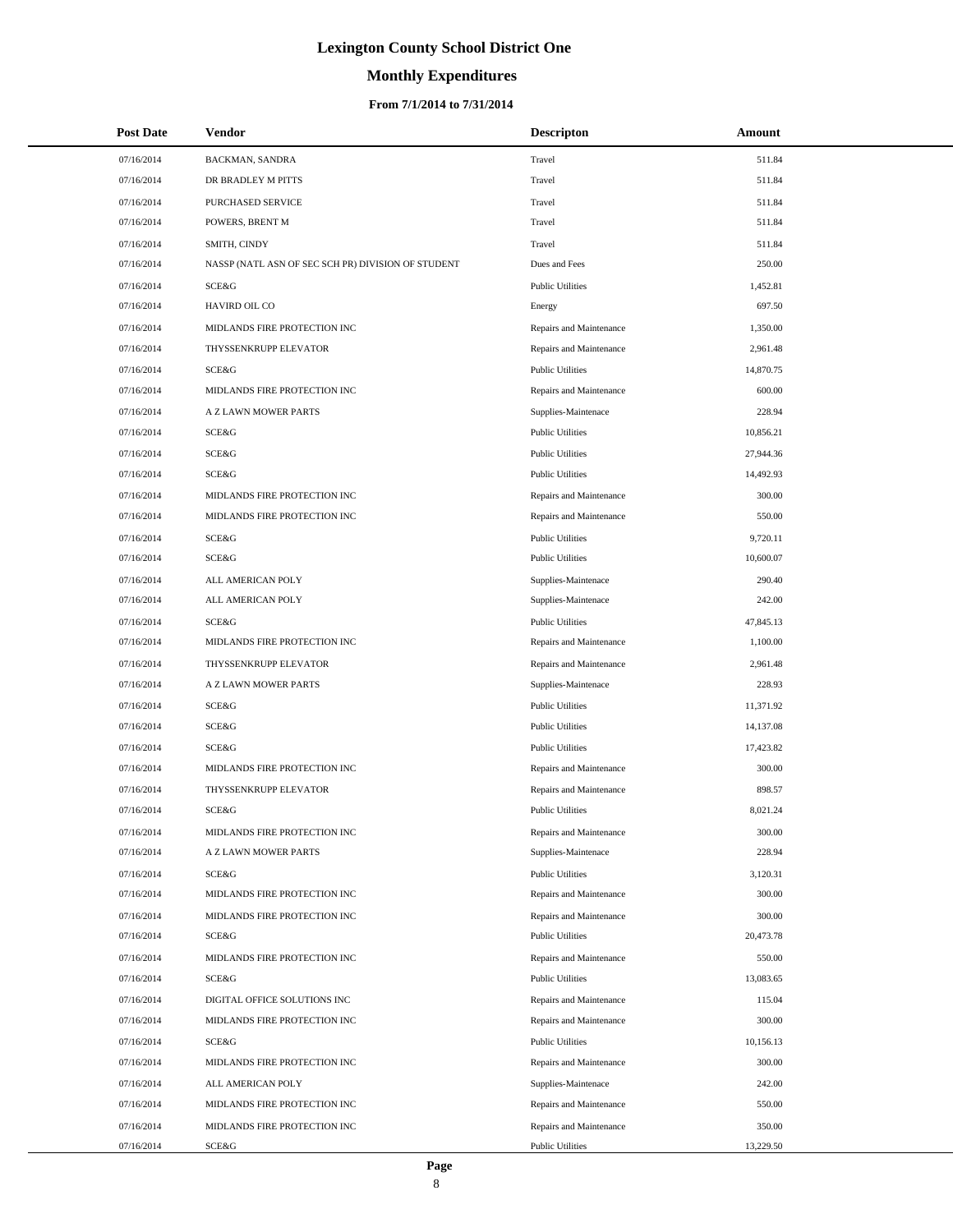# **Monthly Expenditures**

### **From 7/1/2014 to 7/31/2014**

| <b>Post Date</b> | <b>Vendor</b>                                     | <b>Descripton</b>       | Amount     |  |
|------------------|---------------------------------------------------|-------------------------|------------|--|
| 07/16/2014       | MIDLANDS FIRE PROTECTION INC                      | Repairs and Maintenance | 300.00     |  |
| 07/16/2014       | <b>JANPAK COLUMBIA</b>                            | Supplies-Maintenace     | 561.91     |  |
| 07/16/2014       | SOUTHEASTERN PAPER                                | Supplies-Maintenace     | 1,226.92   |  |
| 07/16/2014       | <b>WW GRAINGER</b>                                | Supplies-Maintenace     | 100.79     |  |
| 07/16/2014       | SCE&G                                             | <b>Public Utilities</b> | 22,178.38  |  |
| 07/16/2014       | MIDLANDS FIRE PROTECTION INC                      | Repairs and Maintenance | 300.00     |  |
| 07/16/2014       | <b>SCE&amp;G</b>                                  | <b>Public Utilities</b> | 77,354.84  |  |
| 07/16/2014       | MIDLANDS FIRE PROTECTION INC                      | Repairs and Maintenance | 1,100.00   |  |
| 07/16/2014       | A Z LAWN MOWER PARTS                              | Supplies-Maintenace     | 114.47     |  |
| 07/16/2014       | SCE&G                                             | <b>Public Utilities</b> | 181.97     |  |
| 07/16/2014       | ADOLFSON AND PETERSON CONSTRUCTION                | <b>Building</b>         | 546,965.33 |  |
| 07/16/2014       | CHINA CONSTRUCTION AMER OF SC                     | <b>Building</b>         | 45,000.00  |  |
| 07/16/2014       | CONTRACT CONSTRUCTION INC                         | <b>Building</b>         | 540,805.30 |  |
| 07/16/2014       | ETHERIDGE ELECTRICAL CONTRACTORS INC              | <b>Building</b>         | 342,886.61 |  |
| 07/16/2014       | <b>GOLD MECHANICAL INC</b>                        | <b>Building</b>         | 66,269.44  |  |
| 07/16/2014       | SOUTHERN ATLANTIC MECHANICAL CONTRACTORS          | Building                | 54,762.50  |  |
| 07/16/2014       | SOX AND SONS CONSTRUCTION CO                      | Improv Other Than Bldg  | 470,909.34 |  |
| 07/16/2014       | R L BRYAN CO TEXTBOOK DEPOSITORY                  | Pupil Activity          | 5,325.00   |  |
| 07/16/2014       | ROCHESTER 100 INC                                 | Pupil Activity          | 920.00     |  |
| 07/16/2014       | R L BRYAN CO TEXTBOOK DEPOSITORY                  | Pupil Activity          | 4,433.00   |  |
| 07/16/2014       | R L BRYAN CO TEXTBOOK DEPOSITORY                  | Pupil Activity          | 6,108.00   |  |
| 07/17/2014       | SCHOOL SPECIALTY INC                              | <b>Supplies</b>         | 272.90     |  |
| 07/17/2014       | EPS LITERACY AND INTERVENTION                     | Supplies                | 120.38     |  |
| 07/17/2014       | <b>NASCO</b>                                      | Supplies                | 107.52     |  |
| 07/17/2014       | SCHOOL SPECIALTY INC                              | Supplies                | 108.74     |  |
| 07/17/2014       | SCHOOL SPECIALTY INC                              | Supplies                | 166.21     |  |
| 07/17/2014       | PECKNEL MUSIC CO INC                              | Repairs and Maintenance | 660.00     |  |
| 07/17/2014       | MUSICIAN SUPPLY                                   | Supplies                | 1,474.46   |  |
| 07/17/2014       | SCHOOL SPECIALTY INC                              | Supplies                | 378.44     |  |
| 07/17/2014       | DADE PAPER AND BAG CO                             | Supplies-Maintenace     | 501.62     |  |
| 07/17/2014       | HAVIRD OIL CO                                     | Energy                  | 1,349.20   |  |
| 07/17/2014       | SMITH AND JONES JANITORIAL SUPPLIES AND EQUIP INC | Supplies-Maintenace     | 363.38     |  |
| 07/17/2014       | HOOVER BUILDINGS INC                              | Supplies-Maintenace     | 1,500.00   |  |
| 07/17/2014       | MAYER ELECTRIC SUPPLY COMPANY INC                 | Supplies-Maintenace     | 1,305.40   |  |
| 07/17/2014       | SMITH AND JONES JANITORIAL SUPPLIES AND EQUIP INC | Supplies-Maintenace     | 513.07     |  |
| 07/17/2014       | MAYER ELECTRIC SUPPLY COMPANY INC                 | Supplies-Maintenace     | 652.70     |  |
| 07/17/2014       | SMITH AND JONES JANITORIAL SUPPLIES AND EQUIP INC | Supplies-Maintenace     | 508.79     |  |
| 07/17/2014       | DADE PAPER AND BAG CO                             | Supplies-Maintenace     | 1,397.96   |  |
| 07/17/2014       | DADE PAPER AND BAG CO                             | Supplies-Maintenace     | 186.39     |  |
| 07/17/2014       | REALLY GOOD STUFF                                 | Pupil Activity          | 226.80     |  |
| 07/17/2014       | SCHOOL SPECIALTY INC                              | Pupil Activity          | 659.17     |  |
| 07/17/2014       | WARD'S NATURAL SCIENCE EST LLC                    | Pupil Activity          | 145.09     |  |
| 07/17/2014       | MEDCO SUPPLY CO                                   | Pupil Activity          | 4,956.50   |  |
| 07/17/2014       | TODD AND MOORE                                    | Pupil Activity          | 801.97     |  |
| 07/17/2014       | <b>LEXINGTON PRINTING</b>                         | Pupil Activity          | 163.71     |  |
| 07/21/2014       | PURCHASED SERVICE                                 | Travel                  | 390.50     |  |
| 07/21/2014       | MIDCAROLINA ELEC COOP INC                         | <b>Public Utilities</b> | 495.00     |  |
| 07/21/2014       | MIDCAROLINA ELEC COOP INC                         | <b>Public Utilities</b> | 29,101.00  |  |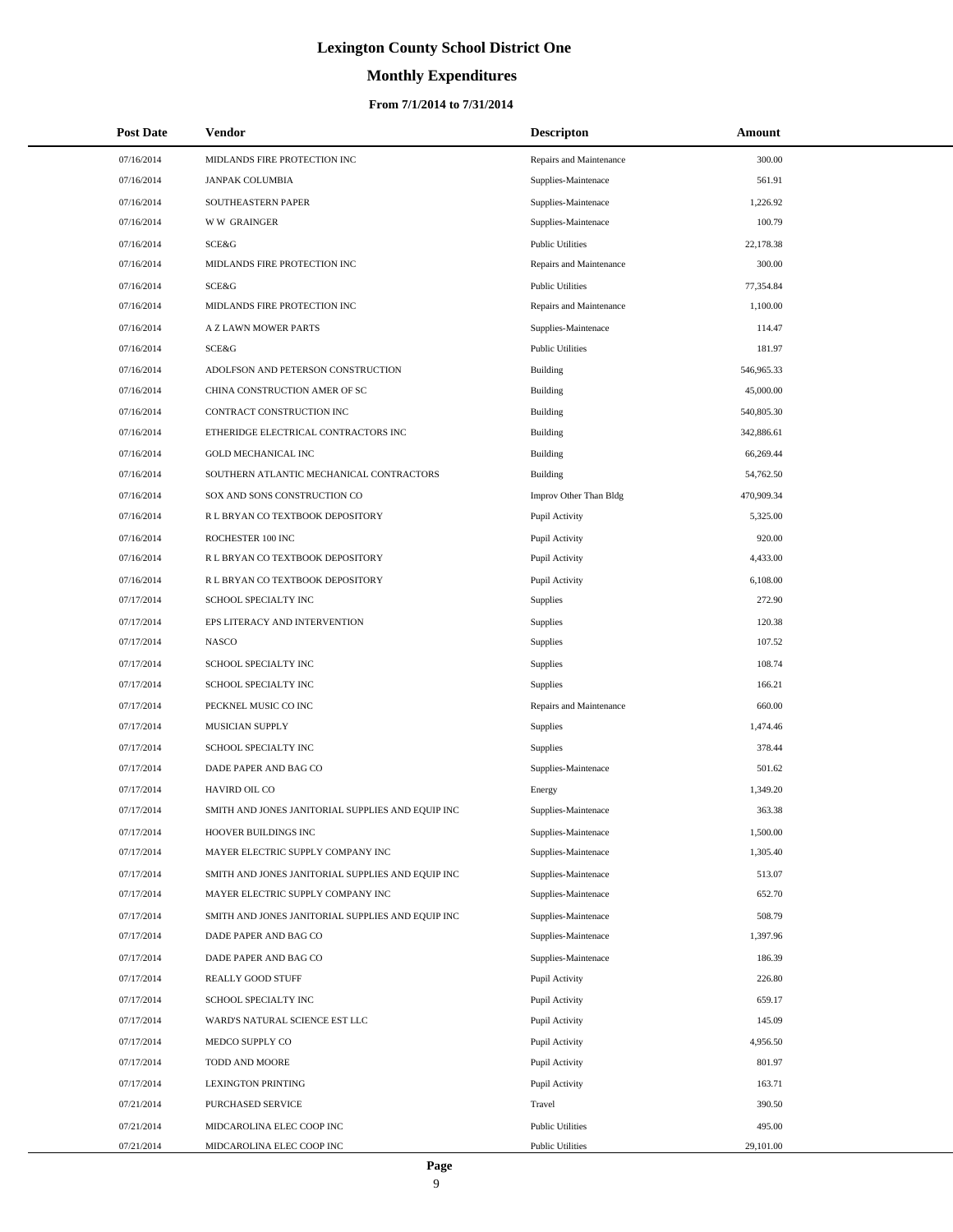# **Monthly Expenditures**

## **From 7/1/2014 to 7/31/2014**

| <b>Post Date</b> | <b>Vendor</b>                                      | <b>Descripton</b>       | Amount    |
|------------------|----------------------------------------------------|-------------------------|-----------|
| 07/21/2014       | MIDCAROLINA ELEC COOP INC                          | <b>Public Utilities</b> | 13,357.00 |
| 07/21/2014       | MIDCAROLINA ELEC COOP INC                          | <b>Public Utilities</b> | 12,079.00 |
| 07/21/2014       | MIDCAROLINA ELEC COOP INC                          | <b>Public Utilities</b> | 7,943.00  |
| 07/22/2014       | FORMS AND SUPPLY INC (FSI)                         | Supplies                | 128.40    |
| 07/22/2014       | SCHOOL SPECIALTY INC                               | Supplies                | 246.04    |
| 07/22/2014       | <b>ATHENS PAPER</b>                                | Supplies                | 898.80    |
| 07/22/2014       | WEST MUSIC CO                                      | Supplies                | 140.00    |
| 07/22/2014       | <b>ATHENS PAPER</b>                                | Supplies                | 303.35    |
| 07/22/2014       | FORMS AND SUPPLY INC (FSI)                         | Supplies                | 480.38    |
| 07/22/2014       | SCHOOL SPECIALTY INC                               | Supplies                | 918.48    |
| 07/22/2014       | US NATIONAL WHITEWATER CENTER INC                  | Travel                  | 2,625.88  |
| 07/22/2014       | <b>SERVPRO</b>                                     | Repairs and Maintenance | 1,476.02  |
| 07/22/2014       | ROCHESTER 100 INC                                  | Supplies                | 862.50    |
| 07/22/2014       | SCHOOL SPECIALTY INC                               | Supplies                | 111.37    |
| 07/22/2014       | US INK AND TONER INC                               | Supplies                | 1,402.16  |
| 07/22/2014       | <b>ATHENS PAPER</b>                                | Supplies                | 2,396.80  |
| 07/22/2014       | FORMS AND SUPPLY INC (FSI)                         | Supplies                | 168.98    |
| 07/22/2014       | SCHOOL SPECIALTY INC                               | Supplies                | 663.87    |
| 07/22/2014       | DEMCO INC                                          | Supplies                | 1,599.76  |
| 07/22/2014       | TEACHER'S DISCOVERY (FOREIGN LANGUAGES)            | Supplies                | 313.98    |
| 07/22/2014       | US INK AND TONER INC                               | Supplies                | 4,764.88  |
| 07/22/2014       | <b>PURCHASE POWER</b>                              | Supplies                | 1,050.96  |
| 07/22/2014       | METALS AND ALLOYS CO LLC                           | Supplies                | 1,555.94  |
| 07/22/2014       | US INK AND TONER INC                               | Supplies                | 1,611.45  |
| 07/22/2014       | SCHOOL NURSE SUPPLY INC                            | Supplies                | 332.00    |
| 07/22/2014       | DISCOUNT MAGAZINE SUBSCRIPTION SERVICE INC         | Periodicals             | 124.00    |
| 07/22/2014       | RESERVE ACCOUNT<br>011 (POSTAGE BY PHONE)          | Supplies                | 2,500.00  |
| 07/22/2014       | FORMS AND SUPPLY INC (FSI)                         | Supplies                | 237.54    |
| 07/22/2014       | <b>GILBERT PAINT AND BODY</b>                      | Repairs and Maintenance | 755.60    |
| 07/22/2014       | <b>JIM HUDSON FORD</b>                             | Repairs and Maintenance | 491.97    |
| 07/22/2014       | SPICER ONCALL SERVICES                             | Repairs and Maintenance | 555.00    |
| 07/22/2014       | COMPASS GROUP USA INC DBA CANTEEN REFRESHMENT SERV | Supplies                | 703.32    |
| 07/22/2014       | SOUTHEASTERN PAPER                                 | Supplies-Maintenace     | 749.75    |
| 07/22/2014       | <b>NASPINC</b>                                     | Supplies                | 555.00    |
| 07/22/2014       | DADE PAPER AND BAG CO                              | Supplies-Maintenace     | 2,508.08  |
| 07/22/2014       | SOUTHEASTERN PAPER                                 | Supplies-Maintenace     | 3,637.44  |
| 07/22/2014       | <b>WW GRAINGER</b>                                 | Supplies-Maintenace     | 1,617.84  |
| 07/22/2014       | DADE PAPER AND BAG CO                              | Supplies-Maintenace     | 752.42    |
| 07/22/2014       | <b>JANPAK COLUMBIA</b>                             | Supplies-Maintenace     | 465.72    |
| 07/22/2014       | TRITEK FIRE AND SECURITY LLC                       | Repairs and Maintenance | 673.02    |
| 07/22/2014       | FORMS AND SUPPLY INC (FSI)                         | Supplies-Maintenace     | 398.55    |
| 07/22/2014       | HYMAN PAPER CO INC                                 | Supplies-Maintenace     | 311.48    |
| 07/22/2014       | DADE PAPER AND BAG CO                              | Supplies-Maintenace     | 150.48    |
| 07/22/2014       | SOUTHEASTERN PAPER                                 | Supplies-Maintenace     | 577.37    |
| 07/22/2014       | DADE PAPER AND BAG CO                              | Supplies-Maintenace     | 1,247.41  |
| 07/22/2014       | SMITH AND JONES JANITORIAL SUPPLIES AND EQUIP INC  | Supplies-Maintenace     | 560.89    |
| 07/22/2014       | SOUTHEASTERN PAPER                                 | Supplies-Maintenace     | 1,304.97  |
| 07/22/2014       | DADE PAPER AND BAG CO                              | Supplies-Maintenace     | 559.18    |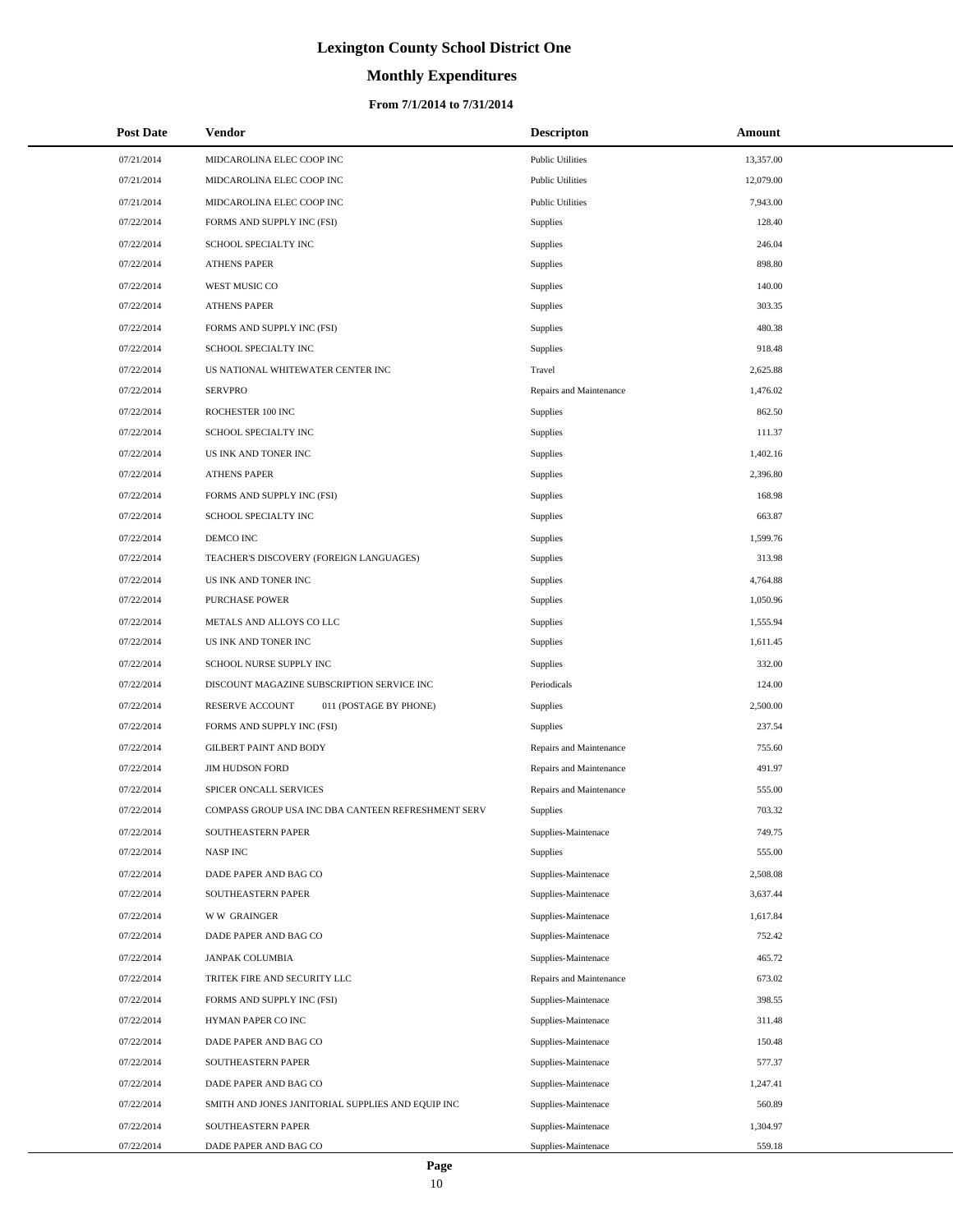# **Monthly Expenditures**

## **From 7/1/2014 to 7/31/2014**

| <b>Post Date</b> | Vendor                                             | <b>Descripton</b>          | Amount    |  |
|------------------|----------------------------------------------------|----------------------------|-----------|--|
| 07/22/2014       | OSWALD WHOLESALE LUMBER INC                        | Supplies-Maintenace        | 1,762.83  |  |
| 07/22/2014       | SOUTHEASTERN PAPER                                 | Supplies-Maintenace        | 1,035.44  |  |
| 07/22/2014       | <b>WW GRAINGER</b>                                 | Supplies-Maintenace        | 1,096.79  |  |
| 07/22/2014       | <b>JANPAK COLUMBIA</b>                             | Supplies-Maintenace        | 1,341.25  |  |
| 07/22/2014       | DADE PAPER AND BAG CO                              | Supplies-Maintenace        | 813.41    |  |
| 07/22/2014       | FORMS AND SUPPLY INC (FSI)                         | Supplies-Maintenace        | 199.28    |  |
| 07/22/2014       | HYMAN PAPER CO INC                                 | Supplies-Maintenace        | 311.48    |  |
| 07/22/2014       | DADE PAPER AND BAG CO                              | Supplies-Maintenace        | 1,093.27  |  |
| 07/22/2014       | HYMAN PAPER CO INC                                 | Supplies-Maintenace        | 311.48    |  |
| 07/22/2014       | <b>JANPAK COLUMBIA</b>                             | Supplies-Maintenace        | 1,052.29  |  |
| 07/22/2014       | PALMETTO WINNELSON                                 | Supplies-Maintenace        | 404.67    |  |
| 07/22/2014       | SMITH AND JONES JANITORIAL SUPPLIES AND EQUIP INC  | Supplies-Maintenace        | 823.04    |  |
| 07/22/2014       | SOUTHEASTERN PAPER                                 | Supplies-Maintenace        | 1,010.40  |  |
| 07/22/2014       | DADE PAPER AND BAG CO                              | Supplies-Maintenace        | 931.97    |  |
| 07/22/2014       | SOUTHEASTERN PAPER                                 | Supplies-Maintenace        | 866.06    |  |
| 07/22/2014       | SPICER ONCALL SERVICES                             | Repairs and Maintenance    | 497.00    |  |
| 07/22/2014       | ALL AMERICAN POLY                                  | Supplies-Maintenace        | 242.00    |  |
| 07/22/2014       | DADE PAPER AND BAG CO                              | Supplies-Maintenace        | 376.37    |  |
| 07/22/2014       | SMITH AND JONES JANITORIAL SUPPLIES AND EQUIP INC  | Supplies-Maintenace        | 368.88    |  |
| 07/22/2014       | SPICER ONCALL SERVICES                             | Repairs and Maintenance    | 237.00    |  |
| 07/22/2014       | DADE PAPER AND BAG CO                              | Supplies-Maintenace        | 752.75    |  |
| 07/22/2014       | ALL AMERICAN POLY                                  | Supplies-Maintenace        | 242.00    |  |
| 07/22/2014       | HYMAN PAPER CO INC                                 | Supplies-Maintenace        | 311.47    |  |
| 07/22/2014       | SMITH AND JONES JANITORIAL SUPPLIES AND EQUIP INC  | Supplies-Maintenace        | 112.34    |  |
| 07/22/2014       | HYMAN PAPER CO INC                                 | Supplies-Maintenace        | 311.48    |  |
| 07/22/2014       | GATEWAY SUPPLY CO INC                              | Supplies-Maintenace        | 822.70    |  |
| 07/22/2014       | SHI (SOFTWARE HOUSE INTN'L)                        | Software Renewal/Agreemen  | 1,944.65  |  |
| 07/22/2014       | DELL COMPUTERS                                     | Software Renewal/Agreemen  | 1,404.92  |  |
| 07/22/2014       | <b>INTERNETWORK ENGINEERING</b>                    | Software Renewal/Agreemen  | 15,647.58 |  |
| 07/22/2014       | <b>CAMCOR</b>                                      | <b>Technology Supplies</b> | 2,375.88  |  |
| 07/22/2014       | <b>GATTIS PRO AUDIO</b>                            | <b>Technology Supplies</b> | 615.24    |  |
| 07/22/2014       | DELL COMPUTERS                                     | <b>Technology Supplies</b> | 282.36    |  |
| 07/22/2014       | DELL COMPUTERS                                     | <b>Technology Supplies</b> | 256.69    |  |
| 07/22/2014       | WILSON LANGUAGE TRAINING                           | Supplies                   | 570.02    |  |
| 07/22/2014       | THE BANK OF NEW YORK FINANCIAL CONTROL BILLING DEP | Dues and Fees              | 2,000.00  |  |
| 07/22/2014       | GATEWAY SUPPLY CO INC                              | <b>Supplies</b>            | 382.03    |  |
| 07/22/2014       | SOX AND SONS CONSTRUCTION CO                       | Building                   | 20,047.16 |  |
| 07/22/2014       | DIGITAL OFFICE SOLUTIONS INC                       | <b>Supplies</b>            | 186.55    |  |
| 07/22/2014       | SCHOLASTIC CLASSROOM MAGAZINE                      | Pupil Activity             | 269.70    |  |
| 07/22/2014       | SPORTS BUSINESS JOURNAL                            | Pupil Activity             | 199.00    |  |
| 07/22/2014       | HAL LEONARD CORP                                   | Pupil Activity             | 195.00    |  |
| 07/22/2014       | SCHOOL SPECIALTY INC                               | Pupil Activity             | 2,362.56  |  |
| 07/22/2014       | SCANTRON CORP (FORMS SOFTWARE SCANNER)             | Pupil Activity             | 1,796.10  |  |
| 07/22/2014       | MCGRAW HILL EDUCATION                              | Pupil Activity             | 2,508.06  |  |
| 07/22/2014       | SCHOLASTIC CLASSROOM MAGAZINE                      | Pupil Activity             | 672.08    |  |
| 07/22/2014       | PREMIER AGENDAS INC NATIONAL SALES SUPPORT         | Pupil Activity             | 562.82    |  |
| 07/22/2014       | SCHOOL SPECIALTY INC                               | Pupil Activity             | 1,185.72  |  |
| 07/22/2014       | SCHOLASTIC CLASSROOM MAGAZINE                      | Pupil Activity             | 832.50    |  |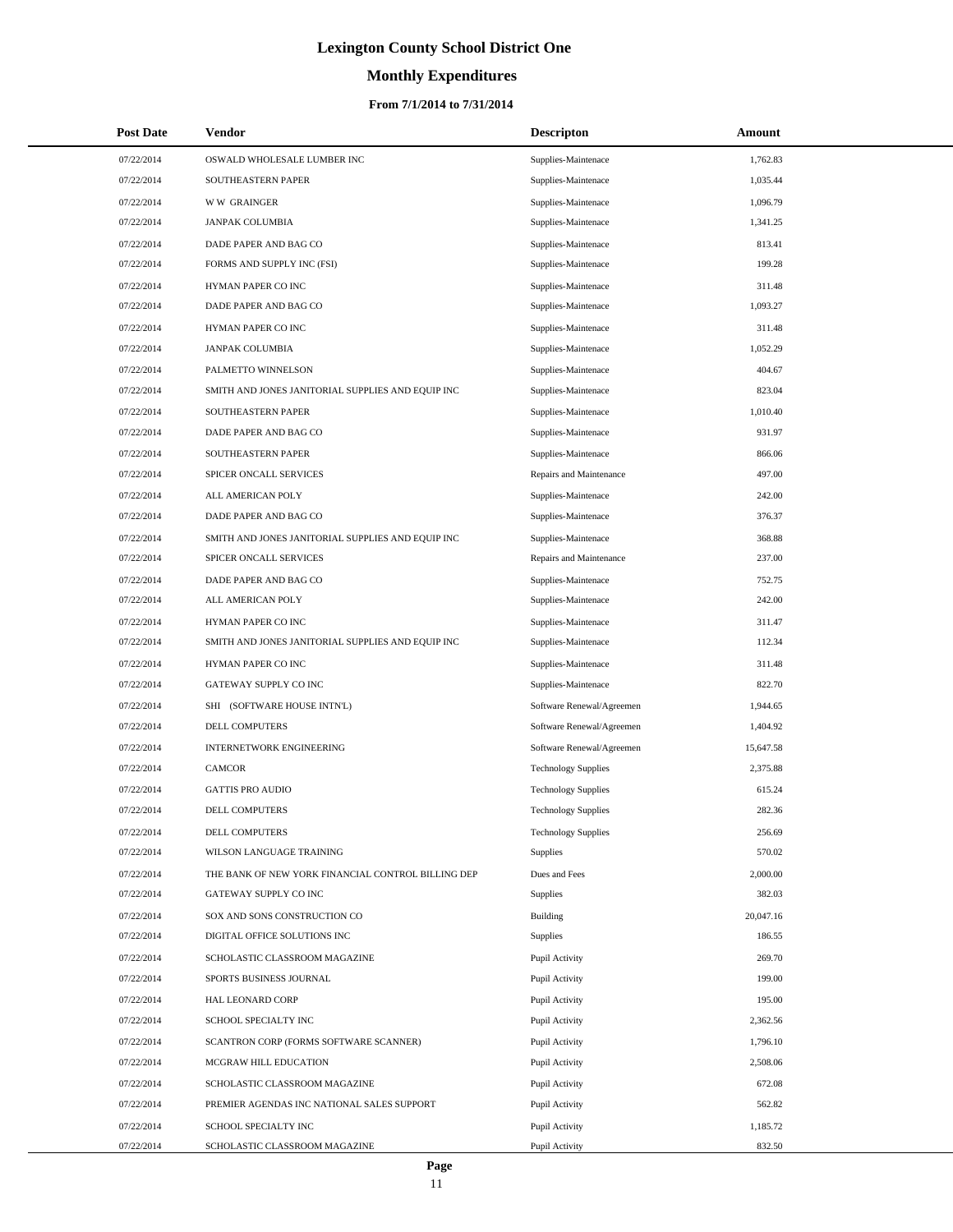# **Monthly Expenditures**

## **From 7/1/2014 to 7/31/2014**

| <b>Post Date</b> | Vendor                                             | <b>Descripton</b>          | Amount    |
|------------------|----------------------------------------------------|----------------------------|-----------|
| 07/22/2014       | SCHOLASTIC CLASSROOM MAGAZINE                      | Pupil Activity             | 199.59    |
| 07/22/2014       | SCHOLASTIC CLASSROOM MAGAZINE                      | Pupil Activity             | 1,947.75  |
| 07/22/2014       | SCHOLASTIC CLASSROOM MAGAZINE                      | Pupil Activity             | 209.70    |
| 07/22/2014       | MCGRAW HILL EDUCATION                              | <b>Technology Supplies</b> | 1,341.00  |
| 07/23/2014       | MANAGEDPRINT                                       | Supplies                   | 749.00    |
| 07/23/2014       | EDUCATIONAL WONDERLAND                             | Supplies                   | 138.03    |
| 07/23/2014       | EPS LITERACY AND INTERVENTION                      | Supplies                   | 268.25    |
| 07/23/2014       | MANAGEDPRINT                                       | Supplies                   | 770.40    |
| 07/23/2014       | SCHOOL SPECIALTY INC                               | <b>Supplies</b>            | 1,307.65  |
| 07/23/2014       | US SCHOOL SUPPLY INC                               | Supplies                   | 255.95    |
| 07/23/2014       | SCHOOL SPECIALTY INC                               | Supplies                   | 259.31    |
| 07/23/2014       | PINE PRESS OF LEXINGTON INC                        | Printing and Binding       | 402.07    |
| 07/23/2014       | EDUCATIONAL WONDERLAND                             | <b>Supplies</b>            | 212.93    |
| 07/23/2014       | MANAGEDPRINT                                       | Supplies                   | 770.40    |
| 07/23/2014       | SCHOOL SPECIALTY INC                               | Supplies                   | 1,223.43  |
| 07/23/2014       | ACCURATE LABEL DESIGNS INC                         | Supplies                   | 416.00    |
| 07/23/2014       | <b>CAROLINA IDEAS</b>                              | <b>Supplies</b>            | 808.92    |
| 07/23/2014       | <b>VIF PROGRAM</b>                                 | <b>Staff Services</b>      | 12,250.00 |
| 07/23/2014       | SCANTRON CORP (FORMS SOFTWARE SCANNER)             | <b>Supplies</b>            | 930.37    |
| 07/23/2014       | ROTARY CLUB OF LEXINGTON                           | Dues and Fees              | 180.00    |
| 07/23/2014       | SIMPLY SOUTHERN                                    | Other Objects              | 132.15    |
| 07/23/2014       | MANAGEDPRINT                                       | Supplies                   | 770.40    |
| 07/23/2014       | TRIUNE MARKETING CO                                | <b>Supplies</b>            | 636.65    |
| 07/23/2014       | DIGITAL OFFICE SOLUTIONS INC                       | Repairs and Maintenance    | 694.16    |
| 07/23/2014       | TYCO INTEGRATED SECURITY LLC DBA TYCO FIRE AND SEC | Repairs and Maintenance    | 739.25    |
| 07/23/2014       | PALMETTO SPORTS FLOORS LLC                         | Repairs and Maintenance    | 2,112.00  |
| 07/23/2014       | PALMETTO SPORTS FLOORS LLC                         | Repairs and Maintenance    | 2,321.28  |
| 07/23/2014       | DIGITAL OFFICE SOLUTIONS INC                       | Repairs and Maintenance    | 120.38    |
| 07/23/2014       | <b>JANPAK COLUMBIA</b>                             | Supplies-Maintenace        | 323.79    |
| 07/23/2014       | <b>INTERSTATE SOLUTIONS</b>                        | Supplies-Maintenace        | 126.15    |
| 07/23/2014       | PALMETTO SPORTS FLOORS LLC                         | Repairs and Maintenance    | 2,858.40  |
| 07/23/2014       | <b>PURCHASED SERVICE</b>                           | Travel                     | 610.79    |
| 07/23/2014       | DIGITAL OFFICE SOLUTIONS INC                       | Repairs and Maintenance    | 2,193.55  |
| 07/23/2014       | DIGITAL OFFICE SOLUTIONS INC                       | Repairs and Maintenance    | 2,969.29  |
| 07/23/2014       | DIGITAL OFFICE SOLUTIONS INC                       | Repairs and Maintenance    | 1,096.77  |
| 07/23/2014       | DIGITAL OFFICE SOLUTIONS INC                       | Repairs and Maintenance    | 1,150.26  |
| 07/23/2014       | DIGITAL OFFICE SOLUTIONS INC                       | Repairs and Maintenance    | 762.39    |
| 07/23/2014       | DIGITAL OFFICE SOLUTIONS INC                       | Repairs and Maintenance    | 240.76    |
| 07/23/2014       | DIGITAL OFFICE SOLUTIONS INC                       | Repairs and Maintenance    | 1,016.53  |
| 07/23/2014       | DIGITAL OFFICE SOLUTIONS INC                       | Repairs and Maintenance    | 829.27    |
| 07/23/2014       | DIGITAL OFFICE SOLUTIONS INC                       | Repairs and Maintenance    | 668.76    |
| 07/23/2014       | DIGITAL OFFICE SOLUTIONS INC                       | Repairs and Maintenance    | 254.13    |
| 07/23/2014       | DIGITAL OFFICE SOLUTIONS INC                       | Repairs and Maintenance    | 240.76    |
| 07/23/2014       | DIGITAL OFFICE SOLUTIONS INC                       | Repairs and Maintenance    | 374.51    |
| 07/23/2014       | DIGITAL OFFICE SOLUTIONS INC                       | Repairs and Maintenance    | 374.51    |
| 07/23/2014       | DIGITAL OFFICE SOLUTIONS INC                       | Repairs and Maintenance    | 240.76    |
| 07/23/2014       | DIGITAL OFFICE SOLUTIONS INC                       | Repairs and Maintenance    | 1,792.26  |
| 07/23/2014       | DIGITAL OFFICE SOLUTIONS INC                       | Repairs and Maintenance    | 2,099.88  |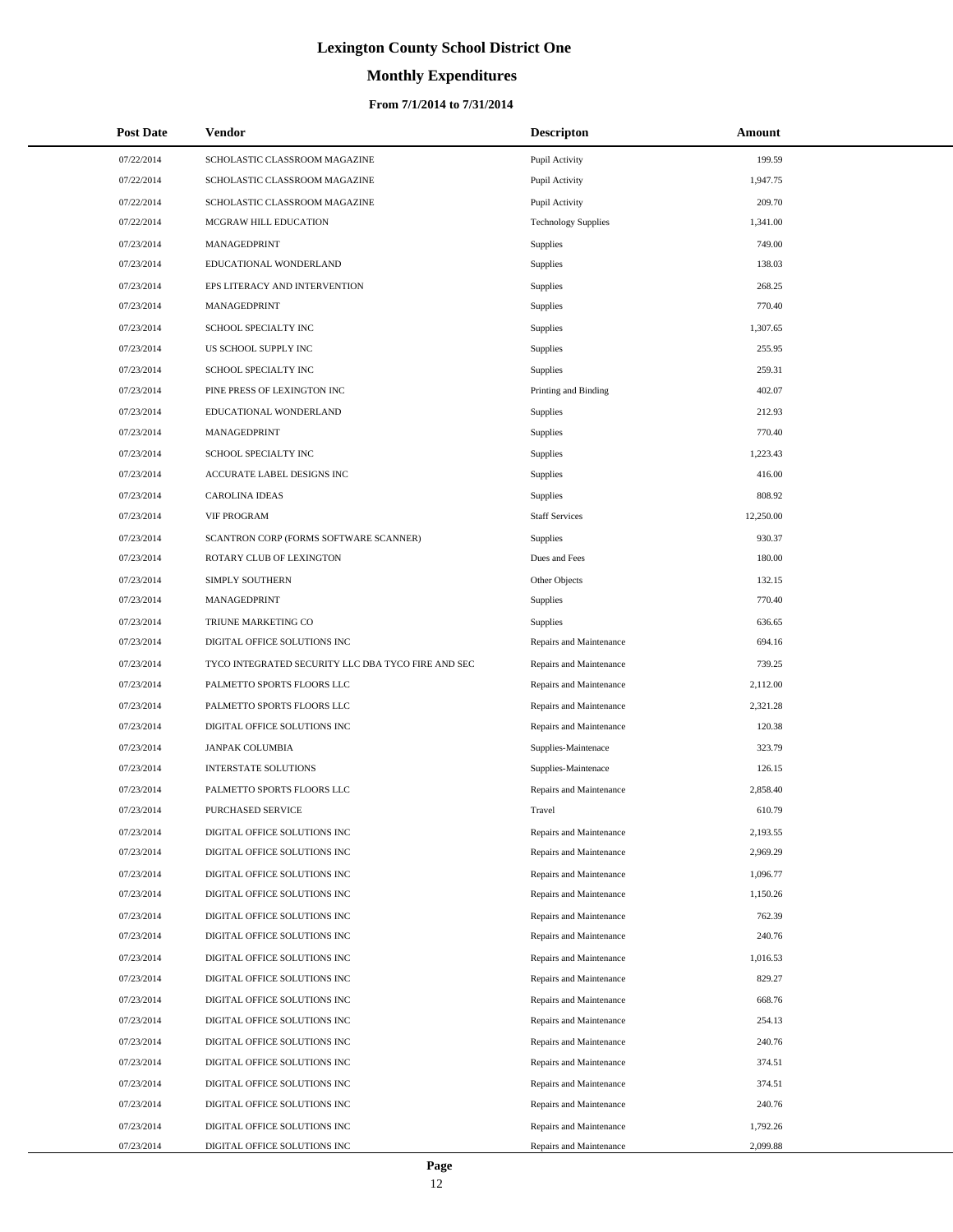# **Monthly Expenditures**

## **From 7/1/2014 to 7/31/2014**

| <b>Post Date</b> | <b>Vendor</b>                                 | <b>Descripton</b>         | Amount    |
|------------------|-----------------------------------------------|---------------------------|-----------|
| 07/23/2014       | DIGITAL OFFICE SOLUTIONS INC                  | Repairs and Maintenance   | 454.76    |
| 07/23/2014       | DIGITAL OFFICE SOLUTIONS INC                  | Repairs and Maintenance   | 695.51    |
| 07/23/2014       | DIGITAL OFFICE SOLUTIONS INC                  | Repairs and Maintenance   | 909.52    |
| 07/23/2014       | DIGITAL OFFICE SOLUTIONS INC                  | Repairs and Maintenance   | 387.88    |
| 07/23/2014       | DIGITAL OFFICE SOLUTIONS INC                  | Repairs and Maintenance   | 226.94    |
| 07/23/2014       | DIGITAL OFFICE SOLUTIONS INC                  | Repairs and Maintenance   | 1,377.66  |
| 07/23/2014       | DIGITAL OFFICE SOLUTIONS INC                  | Repairs and Maintenance   | 1,136.90  |
| 07/23/2014       | DIGITAL OFFICE SOLUTIONS INC                  | Repairs and Maintenance   | 1,150.28  |
| 07/23/2014       | DIGITAL OFFICE SOLUTIONS INC                  | Repairs and Maintenance   | 601.89    |
| 07/23/2014       | DIGITAL OFFICE SOLUTIONS INC                  | Repairs and Maintenance   | 441.38    |
| 07/23/2014       | DIGITAL OFFICE SOLUTIONS INC                  | Repairs and Maintenance   | 227.38    |
| 07/23/2014       | DIGITAL OFFICE SOLUTIONS INC                  | Repairs and Maintenance   | 120.38    |
| 07/23/2014       | HEARLIHY AND CO                               | <b>Supplies</b>           | 414.26    |
| 07/23/2014       | <b>JCS/CJMW JOINT VENTURE</b>                 | <b>Building</b>           | 22,751.00 |
| 07/23/2014       | PURCHASED SERVICE                             | Travel                    | 390.50    |
| 07/23/2014       | PURCHASED SERVICE                             | Travel                    | 390.50    |
| 07/23/2014       | CASH                                          | Other Objects             | 300.00    |
| 07/23/2014       | CASH                                          | Other Objects             | 300.00    |
| 07/23/2014       | CASH                                          | Other Objects             | 125.00    |
| 07/23/2014       | CASH                                          | Other Objects             | 125.00    |
| 07/23/2014       | CASH                                          | Other Objects             | 125.00    |
| 07/23/2014       | CASH                                          | Other Objects             | 350.00    |
| 07/23/2014       | <b>PURCHASE POWER</b>                         | Pupil Activity            | 1,000.00  |
| 07/23/2014       | AMSCO SCHOOL PUBLICATIONS                     | Pupil Activity            | 284.25    |
| 07/23/2014       | CASH                                          | Pupil Activity            | 300.00    |
| 07/23/2014       | ROCHESTER 100 INC                             | Pupil Activity            | 690.00    |
| 07/23/2014       | FLINN SCIENTIFIC                              | Pupil Activity            | 101.98    |
| 07/23/2014       | ELECTRONIC KOURSEWARE INT'L INC               | Pupil Activity            | 384.00    |
| 07/23/2014       | DIXIE HIGH SCHOOL                             | Pupil Activity            | 988.25    |
| 07/24/2014       | <b>GOPHER</b>                                 | <b>Supplies</b>           | 101.60    |
| 07/24/2014       | NEWBERRY COUNTY SCHOOLS                       | Tuition                   | 1,417.50  |
| 07/24/2014       | FORMS AND SUPPLY INC (FSI)                    | <b>Supplies</b>           | 1,052.88  |
| 07/24/2014       | SCHOOL SPECIALTY INC                          | Supplies                  | 967.23    |
| 07/24/2014       | DODGE LEARNING RESOURCES                      | <b>Supplies</b>           | 143.85    |
| 07/24/2014       | POSITIVE PROMOTIONS                           | <b>Supplies</b>           | 104.32    |
| 07/24/2014       | SCHOOL PUBLICATION CO                         | Printing and Binding      | 385.00    |
| 07/24/2014       | FORMS AND SUPPLY INC (FSI)                    | Supplies                  | 272.42    |
| 07/24/2014       | NEWBERRY COUNTY SCHOOLS                       | Tuition                   | 1,974.42  |
| 07/24/2014       | MOVIE LICENSING USA SWANK MOTION PICTURES INC | Software Renewal/Agreemen | 400.00    |
| 07/24/2014       | AASA                                          | Dues and Fees             | 4,559.00  |
| 07/24/2014       | FORMS AND SUPPLY INC (FSI)                    | <b>Supplies</b>           | 222.97    |
| 07/24/2014       | A Z LAWN MOWER PARTS                          | Supplies-Maintenace       | 206.99    |
| 07/24/2014       | DIGITAL OFFICE SOLUTIONS INC                  | Repairs and Maintenance   | 118.59    |
| 07/24/2014       | DADE PAPER AND BAG CO                         | Supplies-Maintenace       | 559.18    |
| 07/24/2014       | OSWALD WHOLESALE LUMBER INC                   | Supplies-Maintenace       | 1,542.94  |
| 07/24/2014       | CONTROL MANAGEMENT INC                        | Supplies-Maintenace       | 493.48    |
| 07/24/2014       | CONTROL MANAGEMENT INC                        | Supplies-Maintenace       | 493.48    |
| 07/24/2014       | DIGITAL OFFICE SOLUTIONS INC                  | Repairs and Maintenance   | 104.96    |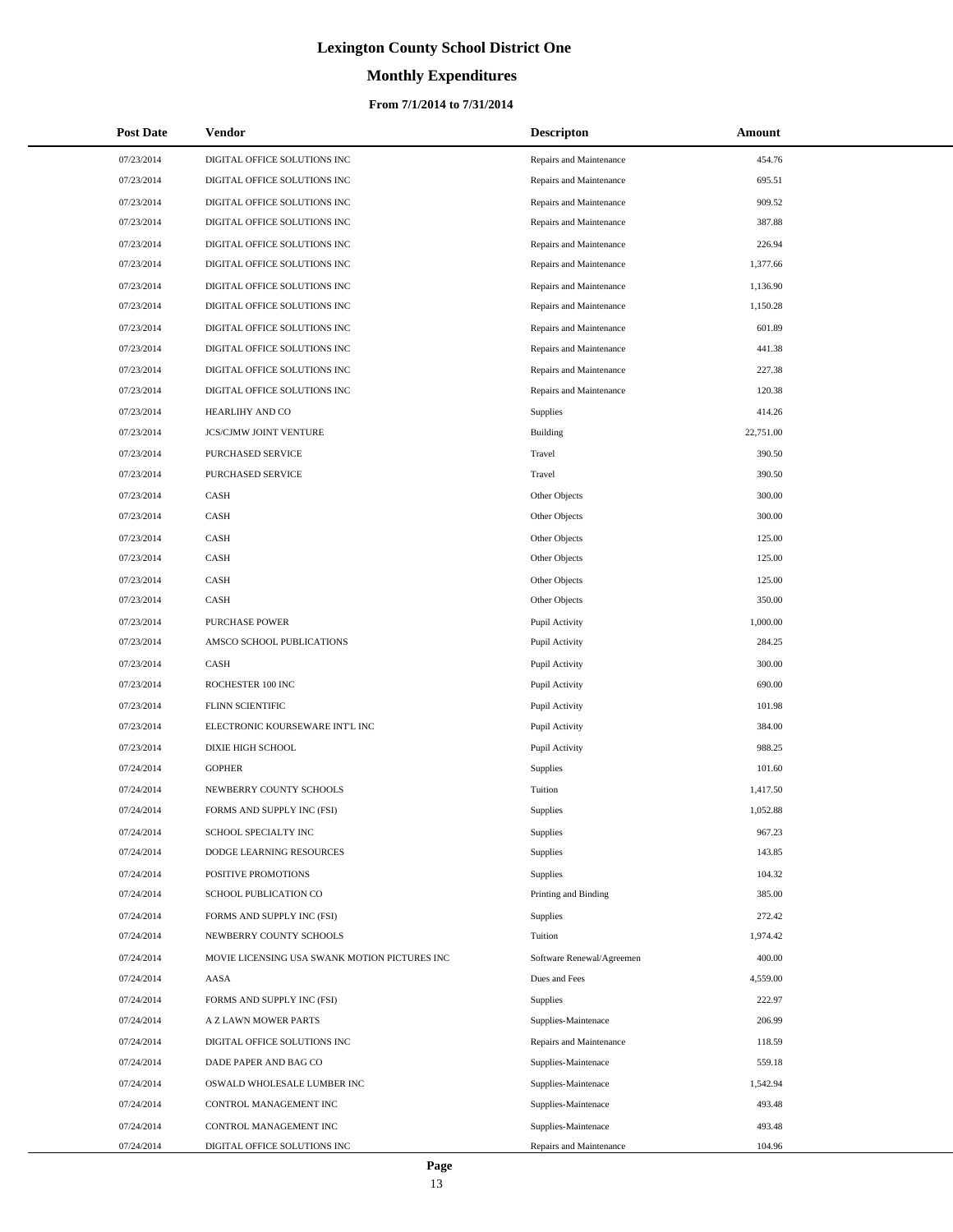# **Monthly Expenditures**

## **From 7/1/2014 to 7/31/2014**

| <b>Post Date</b> | <b>Vendor</b>                                     | <b>Descripton</b>          | Amount   |  |
|------------------|---------------------------------------------------|----------------------------|----------|--|
| 07/24/2014       | SOUTHEASTERN EQUIPMENT AND SUPPLY INC             | Repairs and Maintenance    | 614.73   |  |
| 07/24/2014       | DADE PAPER AND BAG CO                             | Supplies-Maintenace        | 931.97   |  |
| 07/24/2014       | <b>CHANNING BETE COMPANY</b>                      | <b>Supplies</b>            | 600.00   |  |
| 07/24/2014       | <b>BATTERIES PLUS</b>                             | <b>Technology Supplies</b> | 384.88   |  |
| 07/24/2014       | <b>CUMMING</b>                                    | Building                   | 9,120.00 |  |
| 07/24/2014       | <b>LEXINGTON PRINTING</b>                         | Pupil Activity             | 554.26   |  |
| 07/24/2014       | R L BRYAN CO TEXTBOOK DEPOSITORY                  | Pupil Activity             | 532.25   |  |
| 07/24/2014       | TODD AND MOORE                                    | Pupil Activity             | 2,461.00 |  |
| 07/24/2014       | PURCHASED SERVICE                                 | Pupil Activity             | 103.86   |  |
| 07/24/2014       | DRUM CORPS INTERNATIONAL                          | Pupil Activity             | 1,760.00 |  |
| 07/28/2014       | US INK AND TONER INC                              | Supplies                   | 998.03   |  |
| 07/28/2014       | PINE PRESS OF LEXINGTON INC                       | Supplies                   | 100.10   |  |
| 07/28/2014       | REALLY GOOD STUFF                                 | Supplies                   | 202.65   |  |
| 07/28/2014       | LAKESHORE LEARNING MATERIALS                      | Supplies                   | 605.87   |  |
| 07/28/2014       | US INK AND TONER INC                              | Supplies                   | 1,494.06 |  |
| 07/28/2014       | DELL COMPUTERS                                    | Supplies                   | 470.76   |  |
| 07/28/2014       | SCHOOL SPECIALTY INC                              | Supplies                   | 428.30   |  |
| 07/28/2014       | US INK AND TONER INC                              | Supplies                   | 389.63   |  |
| 07/28/2014       | PITSCO EDUCATION                                  | Supplies                   | 1,646.44 |  |
| 07/28/2014       | THE STATE NEWSPAPER                               | Periodicals                | 120.64   |  |
| 07/28/2014       | SOUTHEASTERN PAPER                                | Supplies-Maintenace        | 216.51   |  |
| 07/28/2014       | <b>WW GRAINGER</b>                                | Supplies-Maintenace        | 146.38   |  |
| 07/28/2014       | HYMAN PAPER CO INC                                | Supplies-Maintenace        | 311.47   |  |
| 07/28/2014       | HD SUPPLY POWER SOLUTIONS LTD                     | Supplies-Maintenace        | 642.00   |  |
| 07/28/2014       | HD SUPPLY POWER SOLUTIONS LTD                     | Supplies-Maintenace        | 535.00   |  |
| 07/28/2014       | HYMAN PAPER CO INC                                | Supplies-Maintenace        | 311.48   |  |
| 07/28/2014       | <b>WW GRAINGER</b>                                | Supplies-Maintenace        | 1,911.62 |  |
| 07/28/2014       | FORMS AND SUPPLY INC (FSI)                        | Supplies-Maintenace        | 199.28   |  |
| 07/28/2014       | SOUTHEASTERN PAPER                                | Supplies-Maintenace        | 2,158.87 |  |
| 07/28/2014       | SMITH AND JONES JANITORIAL SUPPLIES AND EQUIP INC | Supplies-Maintenace        | 222.56   |  |
| 07/28/2014       | COOK & BOARDMAN INC                               | Supplies-Maintenace        | 1,235.85 |  |
| 07/28/2014       | HYMAN PAPER CO INC                                | Supplies-Maintenace        | 311.48   |  |
| 07/28/2014       | FORMS AND SUPPLY INC (FSI)                        | Supplies-Maintenace        | 199.28   |  |
| 07/28/2014       | JANPAK COLUMBIA                                   | Supplies-Maintenace        | 485.99   |  |
| 07/28/2014       | SOUTHEASTERN PAPER                                | Supplies-Maintenace        | 2,415.53 |  |
| 07/28/2014       | HD SUPPLY POWER SOLUTIONS LTD                     | Supplies-Maintenace        | 535.00   |  |
| 07/28/2014       | MAYER ELECTRIC SUPPLY COMPANY INC                 | Supplies-Maintenace        | 1,958.10 |  |
| 07/28/2014       | SOUTHEASTERN PAPER                                | Supplies-Maintenace        | 721.72   |  |
| 07/28/2014       | <b>WW GRAINGER</b>                                | Supplies-Maintenace        | 493.70   |  |
| 07/28/2014       | HYMAN PAPER CO INC                                | Supplies-Maintenace        | 311.48   |  |
| 07/28/2014       | SMITH AND JONES JANITORIAL SUPPLIES AND EQUIP INC | Supplies-Maintenace        | 222.56   |  |
| 07/28/2014       | SMITH AND JONES JANITORIAL SUPPLIES AND EQUIP INC | <b>Supplies</b>            | 176.55   |  |
| 07/28/2014       | SMITH AND JONES JANITORIAL SUPPLIES AND EQUIP INC | Supplies-Maintenace        | 267.07   |  |
| 07/28/2014       | WAPER SUPPLY AND SERVICE INC JIM COLEMAN          | Supplies-Maintenace        | 126.26   |  |
| 07/28/2014       | SMITH AND JONES JANITORIAL SUPPLIES AND EQUIP INC | Supplies-Maintenace        | 640.89   |  |
| 07/28/2014       | DADE PAPER AND BAG CO                             | Supplies-Maintenace        | 931.97   |  |
| 07/28/2014       | JANPAK COLUMBIA                                   | Supplies-Maintenace        | 648.00   |  |
| 07/28/2014       | SOUTHEASTERN PAPER                                | Supplies-Maintenace        | 1,154.74 |  |

L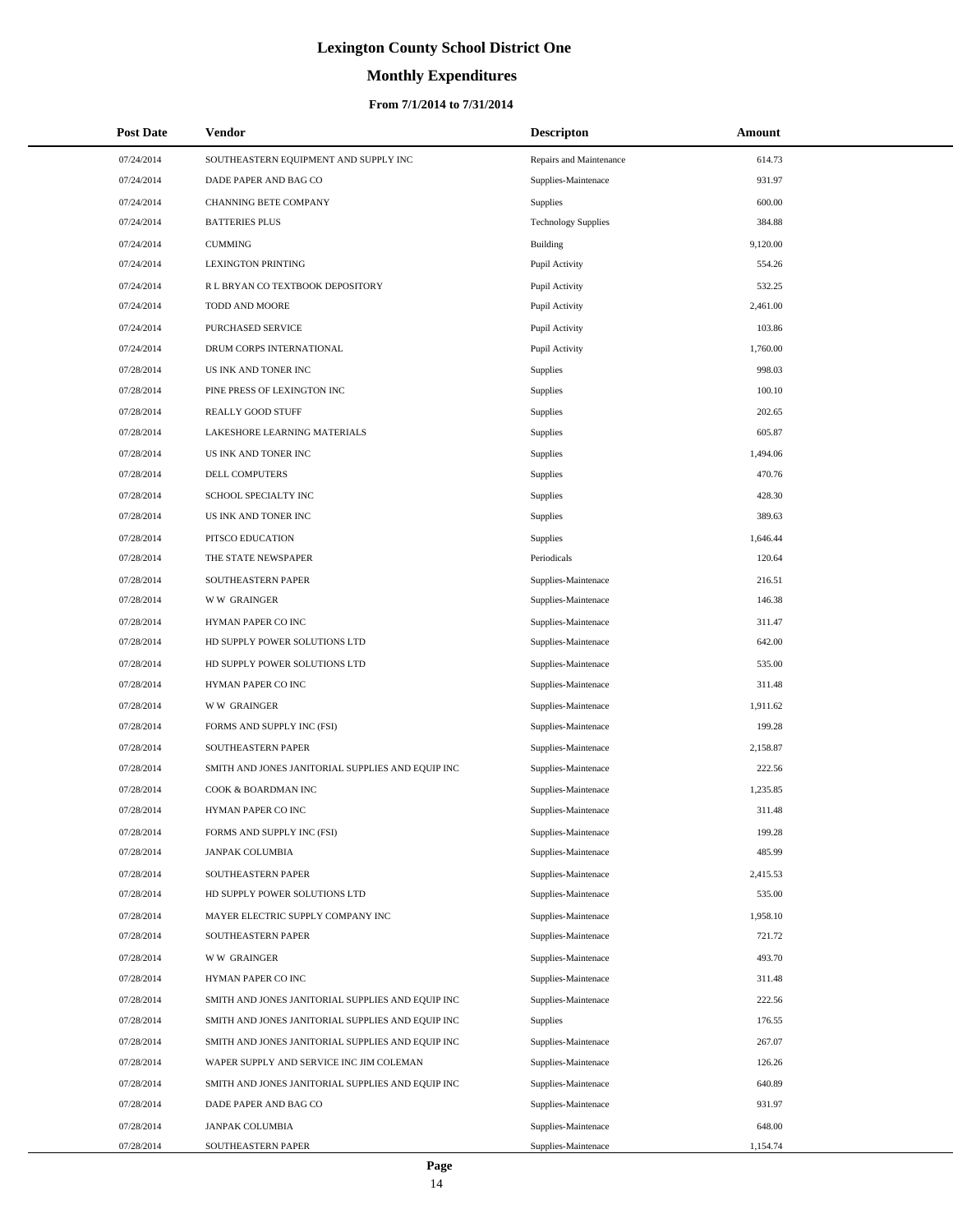# **Monthly Expenditures**

| <b>Post Date</b> | Vendor                                            | <b>Descripton</b>          | Amount    |
|------------------|---------------------------------------------------|----------------------------|-----------|
| 07/28/2014       | SMITH AND JONES JANITORIAL SUPPLIES AND EQUIP INC | Supplies-Maintenace        | 797.79    |
| 07/28/2014       | PURCHASED SERVICE                                 | Supplies                   | 247.29    |
| 07/28/2014       | SMITH AND JONES JANITORIAL SUPPLIES AND EQUIP INC | Supplies-Maintenace        | 290.61    |
| 07/28/2014       | <b>WW GRAINGER</b>                                | Supplies-Maintenace        | 1,269.11  |
| 07/28/2014       | HYMAN PAPER CO INC                                | Supplies-Maintenace        | 311.48    |
| 07/28/2014       | SMITH AND JONES JANITORIAL SUPPLIES AND EQUIP INC | Supplies-Maintenace        | 884.53    |
| 07/28/2014       | SMITH AND JONES JANITORIAL SUPPLIES AND EQUIP INC | Supplies-Maintenace        | 1,463.42  |
| 07/28/2014       | SOUTHEASTERN PAPER                                | Supplies-Maintenace        | 721.72    |
| 07/28/2014       | AED SUPERSTORE ALLIED MEDICAL PRODUCTS            | <b>Supplies</b>            | 232.75    |
| 07/28/2014       | <b>LEXINGTON PRINTING</b>                         | Printing and Binding       | 1,026.13  |
| 07/28/2014       | PINE PRESS OF LEXINGTON INC                       | Printing and Binding       | 2,835.50  |
| 07/28/2014       | DELL COMPUTERS                                    | <b>Supplies</b>            | 984.36    |
| 07/28/2014       | SC DEPARTMENT OF REVENUE (SALES TAX RETURN)       | Software Renewal/Agreemen  | 333.20    |
| 07/28/2014       | SUNTEX INTERNATIONAL INC                          | Software Renewal/Agreemen  | 4,760.00  |
| 07/28/2014       | HEINEMANN (GREENWOOD PUBLISHING GROUP)            | <b>Supplies</b>            | 375.00    |
| 07/28/2014       | <b>PEARSON</b>                                    | Supplies                   | 105.34    |
| 07/28/2014       | WILSON LANGUAGE TRAINING                          | Supplies                   | 107.00    |
| 07/28/2014       | READ IT ONCE AGAIN                                | Supplies                   | 1,667.25  |
| 07/28/2014       | AG & TURF CBD AND GOVERNMENTAL SALES              | Equipment - Nonexpendable  | 10,266.91 |
| 07/28/2014       | SCHOOL SPECIALTY INC                              | Pupil Activity             | 802.74    |
| 07/28/2014       | PITSCO EDUCATION                                  | Pupil Activity             | 511.46    |
| 07/28/2014       | CENGAGE LEARNING                                  | Pupil Activity             | 1,631.61  |
| 07/28/2014       | RIDDELL / ALL AMERICAN                            | Pupil Activity             | 7,657.51  |
| 07/28/2014       | TODD AND MOORE                                    | Pupil Activity             | 2,314.21  |
| 07/28/2014       | <b>D AND W SPORTSWEAR</b>                         | Pupil Activity             | 498.62    |
| 07/29/2014       | SCHOOL SPECIALTY INC                              | Supplies                   | 121.80    |
| 07/29/2014       | SCHOOL SPECIALTY INC                              | Supplies                   | 366.43    |
| 07/29/2014       | US INK AND TONER INC                              | Supplies                   | 799.50    |
| 07/29/2014       | WORTHINGTON DIRECT HOLDINGS                       | Supplies                   | 1,015.16  |
| 07/29/2014       | <b>ATHENS PAPER</b>                               | Supplies                   | 1,444.50  |
| 07/29/2014       | FORMS AND SUPPLY INC (FSI)                        | Supplies                   | 1,129.39  |
| 07/29/2014       | R L BRYAN CO TEXTBOOK DEPOSITORY                  | Supplies                   | 103.91    |
| 07/29/2014       | SCHOOL SPECIALTY INC                              | Supplies                   | 258.19    |
| 07/29/2014       | UNIFIED AV SYSTEMS INC DBA MULTI MEDIA SERVICES   | <b>Technology Supplies</b> | 1,369.60  |
| 07/29/2014       | SCHOOL SPECIALTY INC                              | Supplies                   | 172.91    |
| 07/29/2014       | SCHOOL SPECIALTY INC                              | Supplies                   | 334.10    |
| 07/29/2014       | PECKNEL MUSIC CO INC                              | Repairs and Maintenance    | 435.00    |
| 07/29/2014       | SCANTRON CORP (FORMS SOFTWARE SCANNER)            | Supplies                   | 255.73    |
| 07/29/2014       | SCHOOL SPECIALTY INC                              | Supplies                   | 371.42    |
| 07/29/2014       | SCHOOL SPECIALTY INC                              | Supplies                   | 1,726.06  |
| 07/29/2014       | AUTO BODY TOOL MART                               | Supplies                   | 784.10    |
| 07/29/2014       | METALS AND ALLOYS CO LLC                          | Supplies                   | 1,522.20  |
| 07/29/2014       | PALMETTO MICROFILM SYSTEMS INC                    | Other Prof & Tech Service  | 550.00    |
| 07/29/2014       | DEMCO INC                                         | Supplies                   | 104.99    |
| 07/29/2014       | CULLUM SERVICES INC                               | Repairs and Maintenance    | 1,313.74  |
| 07/29/2014       | SMITH AND JONES JANITORIAL SUPPLIES AND EQUIP INC | Supplies-Maintenace        | 463.96    |
| 07/29/2014       | CULLUM SERVICES INC                               | Repairs and Maintenance    | 1,329.92  |
| 07/29/2014       | REBEL YELL INC                                    | Supplies-Maintenace        | 219.35    |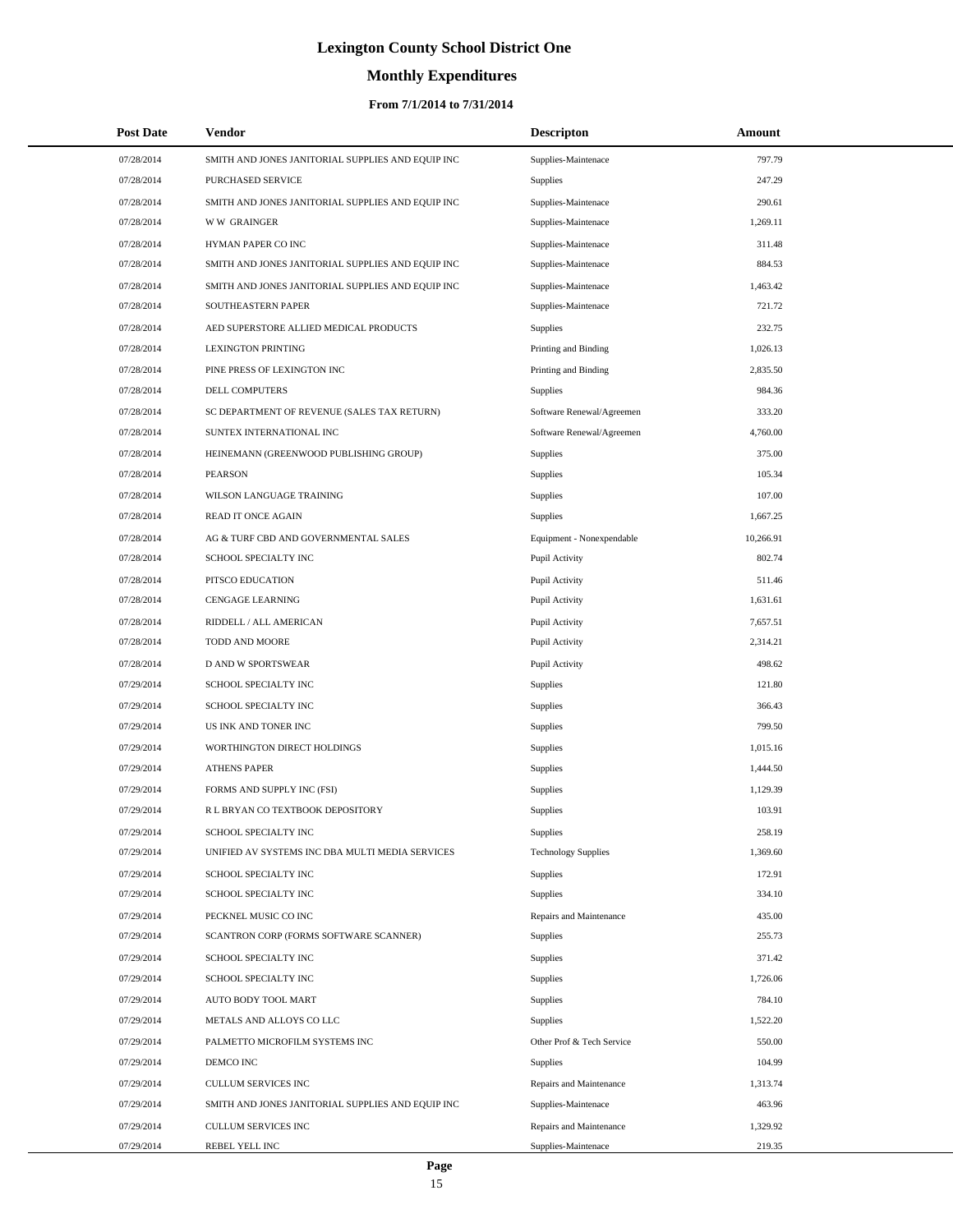# **Monthly Expenditures**

### **From 7/1/2014 to 7/31/2014**

| <b>Post Date</b> | Vendor                                      | <b>Descripton</b>                | Amount   |
|------------------|---------------------------------------------|----------------------------------|----------|
| 07/29/2014       | <b>WW GRAINGER</b>                          | Supplies-Maintenace              | 537.40   |
| 07/29/2014       | <b>JANPAK COLUMBIA</b>                      | Supplies-Maintenace              | 1,077.51 |
| 07/29/2014       | ADVANCED DOOR SYSTEMS INC                   | Repairs and Maintenance          | 488.00   |
| 07/29/2014       | <b>JANPAK COLUMBIA</b>                      | Supplies-Maintenace              | 485.67   |
| 07/29/2014       | SOUTHEASTERN PAPER                          | Supplies-Maintenace              | 1,832.26 |
| 07/29/2014       | <b>JANPAK COLUMBIA</b>                      | Supplies-Maintenace              | 404.73   |
| 07/29/2014       | CULLUM SERVICES INC                         | Repairs and Maintenance          | 2,396.19 |
| 07/29/2014       | PALMETTO WINNELSON                          | Supplies-Maintenace              | 413.26   |
| 07/29/2014       | CULLUM SERVICES INC                         | Repairs and Maintenance          | 1,108.03 |
| 07/29/2014       | <b>WW GRAINGER</b>                          | Supplies-Maintenace              | 465.45   |
| 07/29/2014       | CULLUM SERVICES INC                         | Repairs and Maintenance          | 950.38   |
| 07/29/2014       | <b>WW GRAINGER</b>                          | Supplies-Maintenace              | 631.05   |
| 07/29/2014       | REBEL YELL INC                              | Supplies-Maintenace              | 226.57   |
| 07/29/2014       | DADE PAPER AND BAG CO                       | Supplies-Maintenace              | 877.83   |
| 07/29/2014       | <b>WW GRAINGER</b>                          | Supplies-Maintenace              | 1,521.47 |
| 07/29/2014       | <b>SCHOOL SPECIALTY INC</b>                 | Supplies                         | 152.29   |
| 07/29/2014       | <b>SCHOLASTIC INC</b>                       | Supplies                         | 1,477.60 |
| 07/29/2014       | SCHOOL SPECIALTY INC                        | Supplies                         | 130.49   |
| 07/29/2014       | <b>LINGUI SYSTEMS</b>                       | Supplies                         | 209.75   |
| 07/29/2014       | <b>ZOO PHONICS</b>                          | Supplies                         | 329.95   |
| 07/29/2014       | <b>CENGAGE LEARNING</b>                     | Supplies                         | 1,427.75 |
| 07/29/2014       | GOODHEARTWILLCOX CO                         | Supplies                         | 135.00   |
| 07/29/2014       | <b>LRP PUBLICATIONS</b>                     | Supplies                         | 185.00   |
| 07/29/2014       | R L BRYAN CO                                | Supplies                         | 104.16   |
| 07/29/2014       | <b>INTERNETWORK ENGINEERING</b>             | Technology Equipment D F         | 9,052.20 |
| 07/29/2014       | DREAMGEAR LLC                               | Supplies                         | 8,160.00 |
| 07/29/2014       | SC DEPARTMENT OF REVENUE (SALES TAX RETURN) | Supplies                         | 504.00   |
| 07/29/2014       | <b>CENGAGE LEARNING</b>                     | Pupil Activity                   | 1,987.75 |
| 07/29/2014       | GOODHEARTWILLCOX CO                         | Pupil Activity                   | 1,862.62 |
| 07/29/2014       | AMERICAN LEGACY PUBLISHING INC              | Pupil Activity                   | 565.95   |
| 07/29/2014       | SCHOLASTIC CLASSROOM MAGAZINE               | Pupil Activity                   | 230.67   |
| 07/29/2014       | SCHOOL SPECIALTY INC                        | Pupil Activity                   | 100.51   |
| 07/29/2014       | R L BRYAN CO TEXTBOOK DEPOSITORY            | Pupil Activity                   | 6,694.48 |
| 07/29/2014       | <b>SCHOOL TECH INC</b>                      | Pupil Activity                   | 1,000.55 |
| 07/30/2014       | PURCHASED SERVICE                           | <b>Pupil Transportation-Inst</b> | 1,520.75 |
| 07/30/2014       | INTEGRITY AUDIO PRODUCTIONS                 | Supplies                         | 856.00   |
| 07/30/2014       | HEWLETT PACKARD BUSINESS STORE              | Supplies                         | 260.22   |
| 07/30/2014       | SCANTRON CORP (FORMS SOFTWARE SCANNER)      | Supplies                         | 801.03   |
| 07/30/2014       | SHERWIN WILLIAMS CO                         | Supplies                         | 531.06   |
| 07/30/2014       | STATE AUTO PAINT CO                         | Supplies                         | 119.97   |
| 07/30/2014       | PURCHASED SERVICE                           | Travel                           | 167.17   |
| 07/30/2014       | PURCHASED SERVICE                           | Travel                           | 128.24   |
| 07/30/2014       | PURCHASED SERVICE                           | Travel                           | 345.90   |
| 07/30/2014       | PURCHASED SERVICE                           | Travel                           | 231.00   |
| 07/30/2014       | PURCHASED SERVICE                           | Travel                           | 231.00   |
| 07/30/2014       | PURCHASED SERVICE                           | Travel                           | 231.00   |
| 07/30/2014       | PURCHASED SERVICE                           | Travel                           | 231.00   |
| 07/30/2014       | PURCHASED SERVICE                           | Travel                           | 231.00   |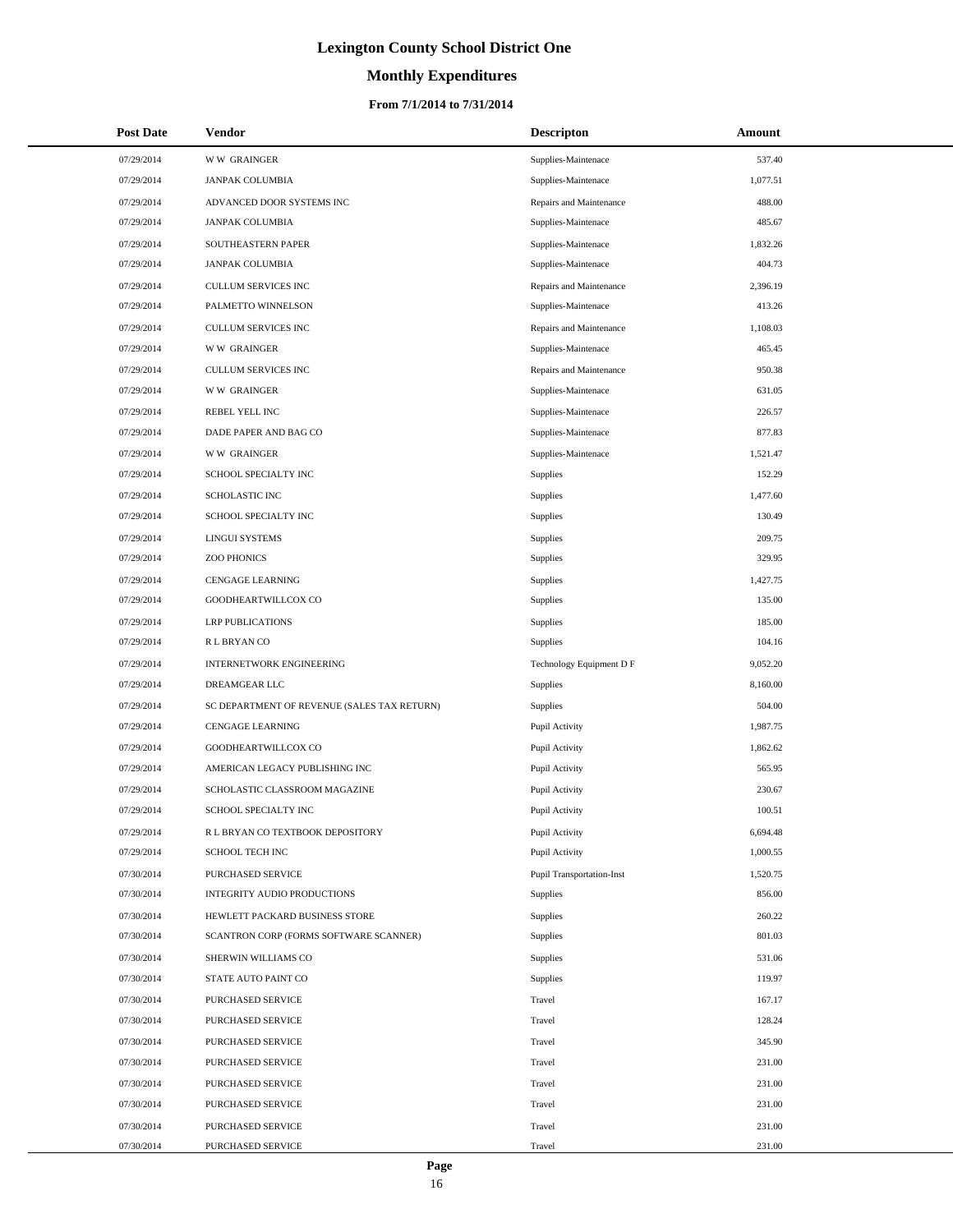# **Monthly Expenditures**

| <b>Post Date</b> | <b>Vendor</b>                                     | <b>Descripton</b>              | Amount    |
|------------------|---------------------------------------------------|--------------------------------|-----------|
| 07/30/2014       | PURCHASED SERVICE                                 | Travel                         | 634.88    |
| 07/30/2014       | PURCHASED SERVICE                                 | Travel                         | 132.00    |
| 07/30/2014       | SIMPLEXGRINNELL                                   | Repairs and Maintenance        | 300.00    |
| 07/30/2014       | GILBERTSUMMIT RURAL WATER DISTRICT                | <b>Public Utilities</b>        | 309.87    |
| 07/30/2014       | GILBERTSUMMIT RURAL WATER DISTRICT                | <b>Public Utilities</b>        | 752.33    |
| 07/30/2014       | ADVANCED DOOR SYSTEMS INC                         | Repairs and Maintenance        | 340.00    |
| 07/30/2014       | GILBERTSUMMIT RURAL WATER DISTRICT                | <b>Public Utilities</b>        | 502.29    |
| 07/30/2014       | GILBERTSUMMIT RURAL WATER DISTRICT                | <b>Public Utilities</b>        | 112.60    |
| 07/30/2014       | PURCHASED SERVICE                                 | Travel                         | 168.00    |
| 07/30/2014       | PURCHASED SERVICE                                 | Travel                         | 319.20    |
| 07/30/2014       | ESRI INC (ENVIRONMENTAL SYSTEMS RESEARCH INSTITUT | Software Renewal/Agreemen      | 374.50    |
| 07/30/2014       | ADVANCED AUTOMATION CONSULTING INC AAC            | Other Prof & Tech Service      | 840.00    |
| 07/30/2014       | PURCHASED SERVICE                                 | Travel                         | 132.00    |
| 07/30/2014       | PURCHASED SERVICE                                 | Travel                         | 630.40    |
| 07/30/2014       | PURCHASED SERVICE                                 | Travel                         | 619.69    |
| 07/30/2014       | PURCHASED SERVICE                                 | Travel                         | 231.00    |
| 07/30/2014       | PURCHASED SERVICE                                 | Travel                         | 722.68    |
| 07/30/2014       | MEAD & HUNT INC                                   | Building                       | 53,780.04 |
| 07/30/2014       | EDUCATION MANAGEMENT SYSTEMS INC                  | Software Renewal/Agreemen      | 2,250.00  |
| 07/30/2014       | EDUCATION MANAGEMENT SYSTEMS INC                  | Other Prof & Tech Service      | 250.00    |
| 07/30/2014       | EDUCATION MANAGEMENT SYSTEMS INC                  | <b>Technology Supplies</b>     | 22,500.00 |
| 07/30/2014       | BORDEN DAIRY CO OF SC LLC                         | Milk                           | 137.53    |
| 07/30/2014       | <b>US FOODS</b>                                   | $\operatorname*{Food}$         | $-34.10$  |
| 07/30/2014       | EARTHGRAINS BAKING COMPANIES INC                  | <b>Bread</b>                   | 110.00    |
| 07/30/2014       | BORDEN DAIRY CO OF SC LLC                         | Milk                           | 250.80    |
| 07/30/2014       | <b>US FOODS</b>                                   | Food                           | $-34.10$  |
| 07/30/2014       | <b>US FOODS</b>                                   | Food                           | $-27.52$  |
| 07/30/2014       | BORDEN DAIRY CO OF SC LLC                         | Milk                           | 199.29    |
| 07/30/2014       | <b>US FOODS</b>                                   | Food                           | 3,973.71  |
| 07/30/2014       | BORDEN DAIRY CO OF SC LLC                         | Milk                           | 810.32    |
| 07/30/2014       | <b>US FOODS</b>                                   | Food                           | $-26.52$  |
| 07/30/2014       | <b>US FOODS</b>                                   | Food                           | $-37.49$  |
| 07/30/2014       | <b>US FOODS</b>                                   | Food                           | 1,181.86  |
| 07/30/2014       | BORDEN DAIRY CO OF SC LLC                         | Milk                           | 278.02    |
| 07/30/2014       | <b>US FOODS</b>                                   | Food                           | 1,607.33  |
| 07/30/2014       | BORDEN DAIRY CO OF SC LLC                         | Milk                           | 181.35    |
| 07/30/2014       | RUFUS ORNDUFF REF INC                             | Repairs and Maintenance        | 544.24    |
| 07/30/2014       | <b>PURCHASED SERVICE</b>                          | Travel                         | 137.93    |
| 07/30/2014       | <b>US FOODS</b>                                   | Food                           | $-27.56$  |
| 07/30/2014       | EARTHGRAINS BAKING COMPANIES INC                  | <b>Bread</b>                   | 203.00    |
| 07/30/2014       | BORDEN DAIRY CO OF SC LLC                         | Milk                           | 776.43    |
| 07/30/2014       | MACTASTIC LLC DBA MACTASTIC IREPAIR               | Pupil Activity                 | 1,291.50  |
| 07/30/2014       | KIMBALL MIDWEST                                   | Pupil Activity                 | 485.65    |
| 07/30/2014       | MOTOROLA SOLUTIONS                                | Pupil Activity                 | 1,197.80  |
| 07/30/2014       | CASH                                              | Pupil Activity                 | 550.00    |
| 07/30/2014       | LANGUAGE TESTING INTERNATIONAL INC                | Pupil Activity                 | 1,160.00  |
| 07/30/2014       | CASH                                              | Pupil Act-Fee/Collection Refnd | 250.00    |
| 07/30/2014       | SC HIGH SCHOOL LEAGUE                             | Pupil Activity                 | 3,265.35  |